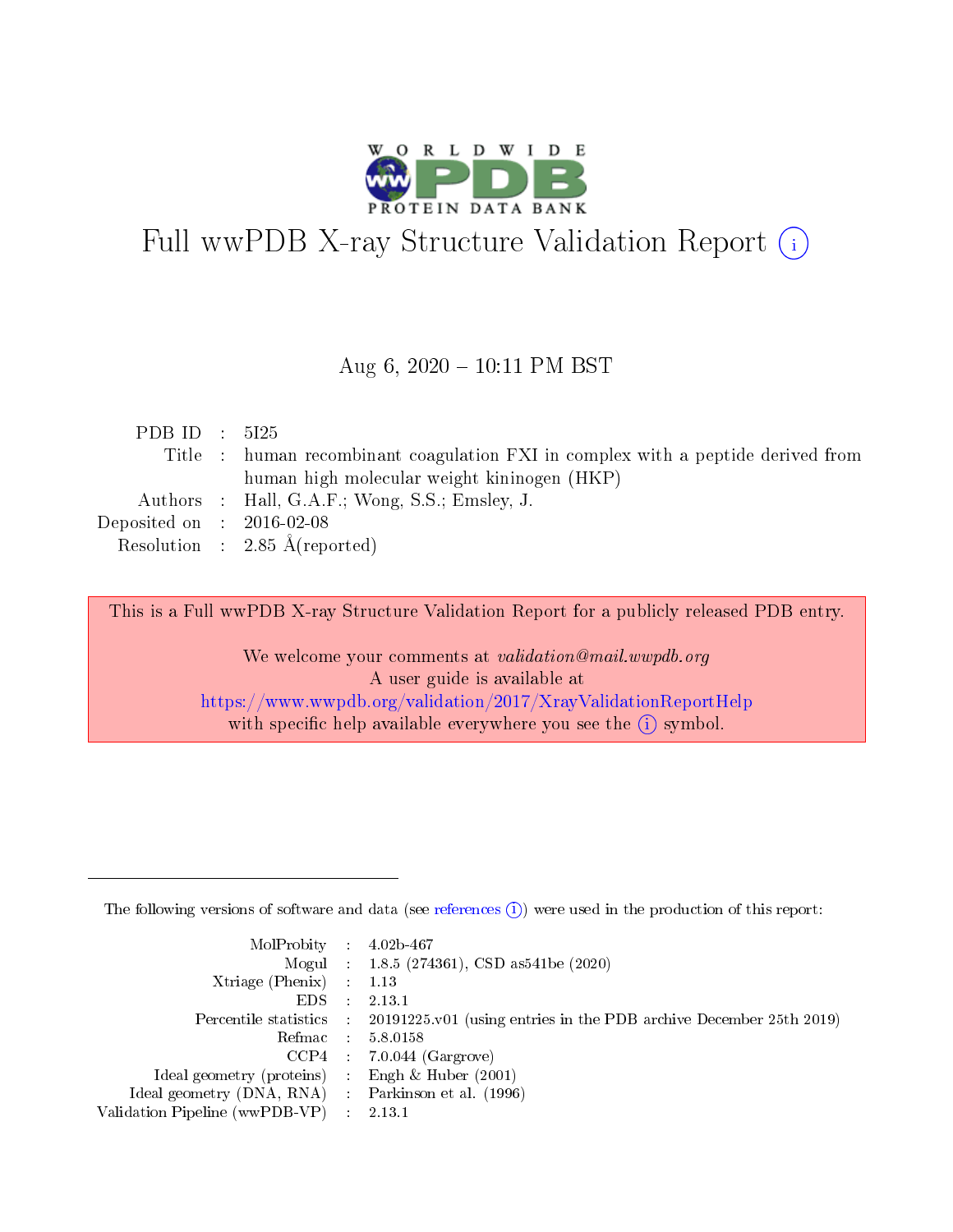# 1 [O](https://www.wwpdb.org/validation/2017/XrayValidationReportHelp#overall_quality)verall quality at a glance  $(i)$

The following experimental techniques were used to determine the structure: X-RAY DIFFRACTION

The reported resolution of this entry is 2.85 Å.

Percentile scores (ranging between 0-100) for global validation metrics of the entry are shown in the following graphic. The table shows the number of entries on which the scores are based.



| Metric                | Whole archive<br>$(\#\mathrm{Entries})$ | Similar resolution<br>$(\#\text{Entries},\, \text{resolution}\; \text{range}(\textup{\AA}))$ |
|-----------------------|-----------------------------------------|----------------------------------------------------------------------------------------------|
| $R_{free}$            | 130704                                  | 3168 (2.90-2.82)                                                                             |
| Clashscore            | 141614                                  | 3438 (2.90-2.82)                                                                             |
| Ramachandran outliers | 138981                                  | 3348 (2.90-2.82)                                                                             |
| Sidechain outliers    | 138945                                  | $3351(2.90-2.82)$                                                                            |
| RSRZ outliers         | 127900                                  | $3103(2.90-2.82)$                                                                            |

The table below summarises the geometric issues observed across the polymeric chains and their fit to the electron density. The red, orange, yellow and green segments on the lower bar indicate the fraction of residues that contain outliers for  $>=3, 2, 1$  and 0 types of geometric quality criteria respectively. A grey segment represents the fraction of residues that are not modelled. The numeric value for each fraction is indicated below the corresponding segment, with a dot representing fractions  $\epsilon=5\%$  The upper red bar (where present) indicates the fraction of residues that have poor fit to the electron density. The numeric value is given above the bar.

| Mol | $Chain$ Length |            | Quality of chain |     |
|-----|----------------|------------|------------------|-----|
|     | 607            | 5%<br>55%  | 36%              | 7%  |
|     |                | 38%<br>38% | 50%              | 13% |

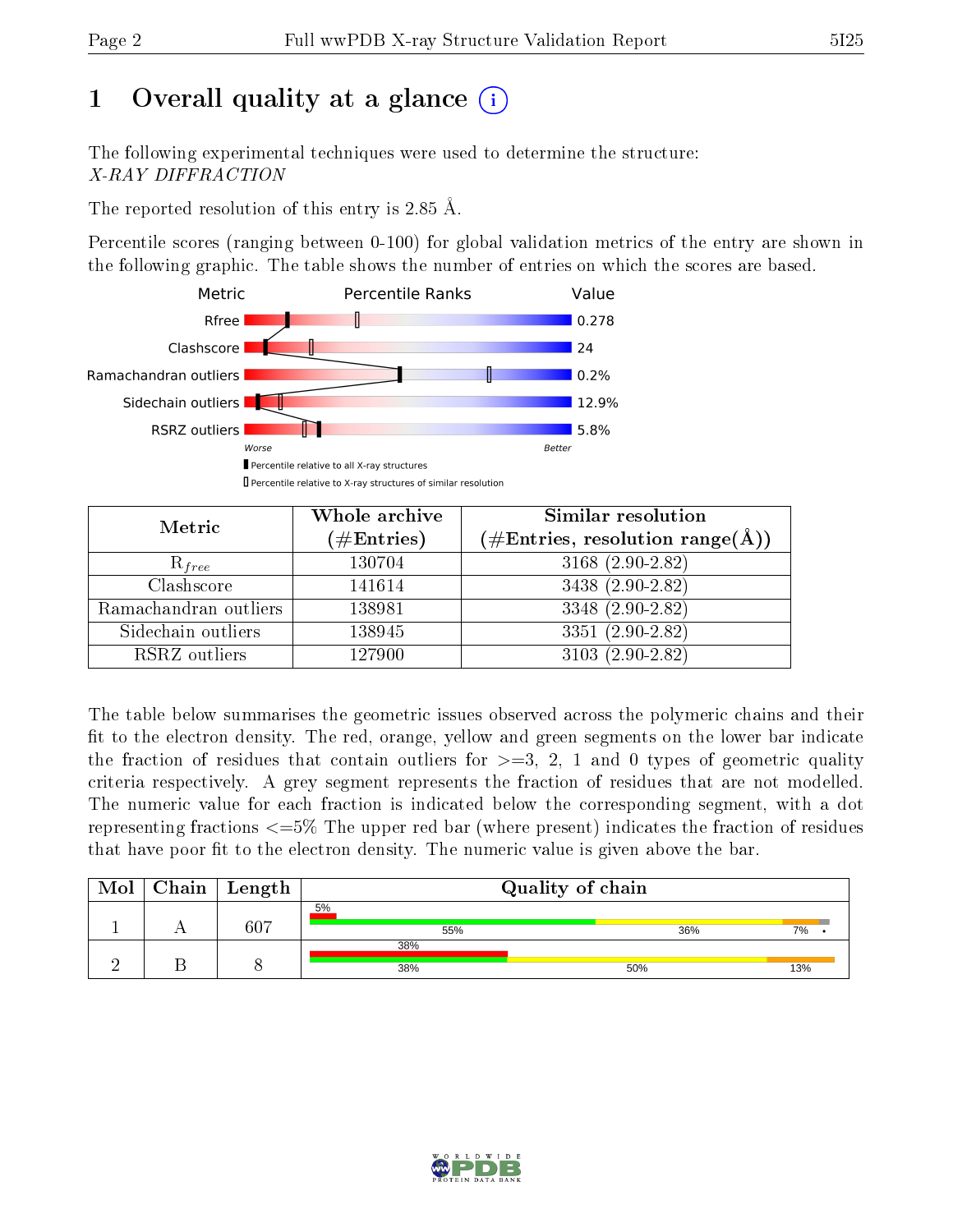# 2 Entry composition (i)

There are 4 unique types of molecules in this entry. The entry contains 4842 atoms, of which 0 are hydrogens and 0 are deuteriums.

In the tables below, the ZeroOcc column contains the number of atoms modelled with zero occupancy, the AltConf column contains the number of residues with at least one atom in alternate conformation and the Trace column contains the number of residues modelled with at most 2 atoms.

Molecule 1 is a protein called Coagulation factor XI.

| Mol | Chain | Residues |                     |      | Atoms |     | ZeroOcc | $\mid$ AltConf $\mid$ Trace |  |
|-----|-------|----------|---------------------|------|-------|-----|---------|-----------------------------|--|
|     |       | 596      | $\rm Total$<br>4684 | 2950 | 815   | 878 |         |                             |  |

Molecule 2 is a protein called ASN-PRO-ILE-SER-ASP-PHE-PRO-ASP.

| Mol | $\mid$ Chain $\mid$ Residues |           | Atoms |  | ZeroOcc   AltConf   Trace |  |
|-----|------------------------------|-----------|-------|--|---------------------------|--|
|     |                              | Total C N |       |  |                           |  |

• Molecule 3 is 2-acetamido-2-deoxy-beta-D-glucopyranose (three-letter code: NAG) (formula:  $C_8H_{15}NO_6$ .



|  | Mol   Chain   Residues | Atoms                                   | $ZeroOcc \mid AltConf \mid$ |  |
|--|------------------------|-----------------------------------------|-----------------------------|--|
|  |                        | Total C N O<br>14 8 1 5                 |                             |  |
|  |                        | Total C N O<br>$8^{\circ}$<br>- 5<br>14 |                             |  |

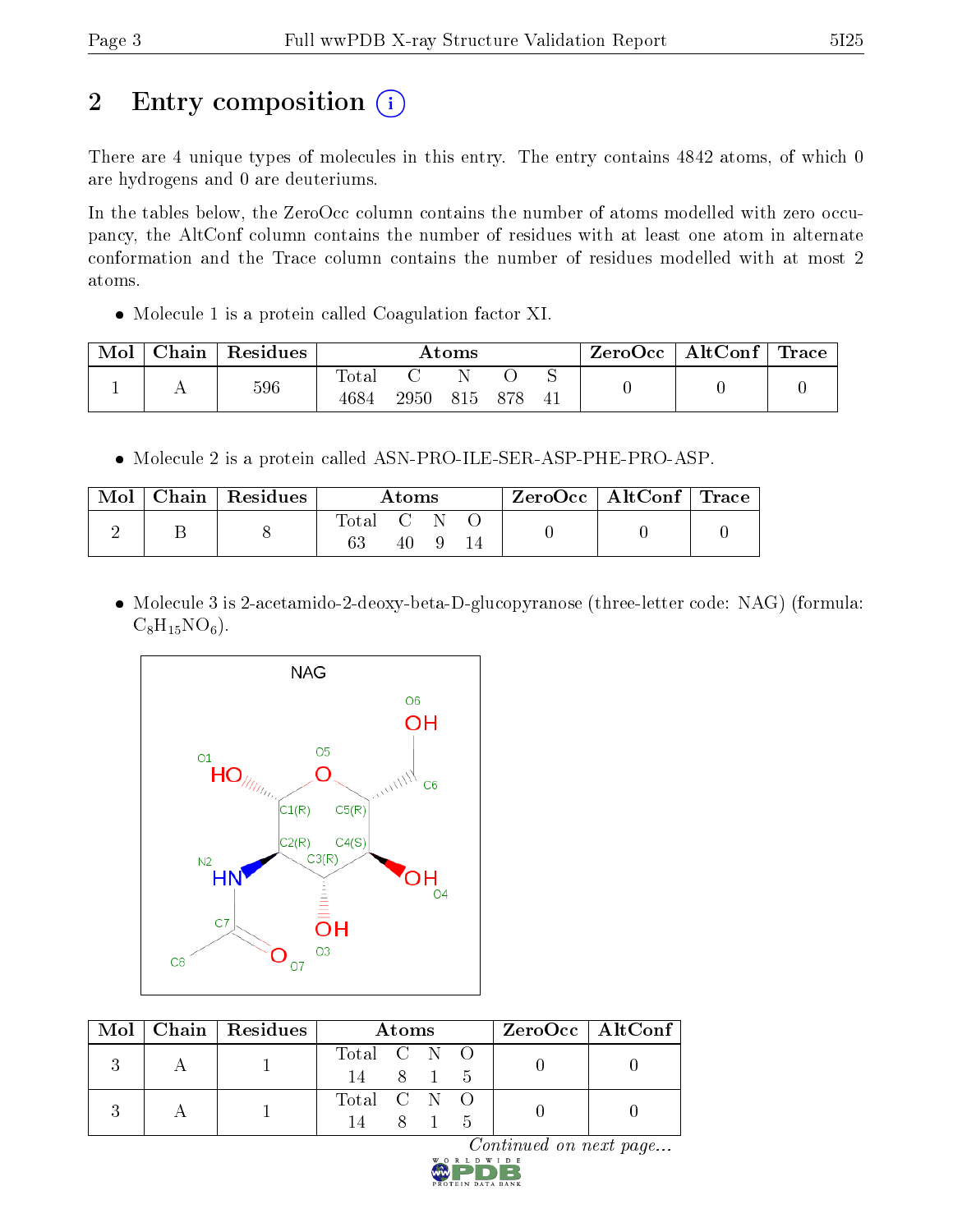Continued from previous page...

|  | $\text{Mol}$   Chain   Residues | Atoms       |  |  | $ZeroOcc \mid AltConf$ |  |
|--|---------------------------------|-------------|--|--|------------------------|--|
|  |                                 | Total C N O |  |  |                        |  |
|  |                                 |             |  |  |                        |  |

Molecule 4 is water.

|  | Mol   Chain   Residues | Atoms               | ZeroOcc   AltConf |  |
|--|------------------------|---------------------|-------------------|--|
|  | .DI                    | Total O<br>51<br>51 |                   |  |
|  |                        | Total O             |                   |  |

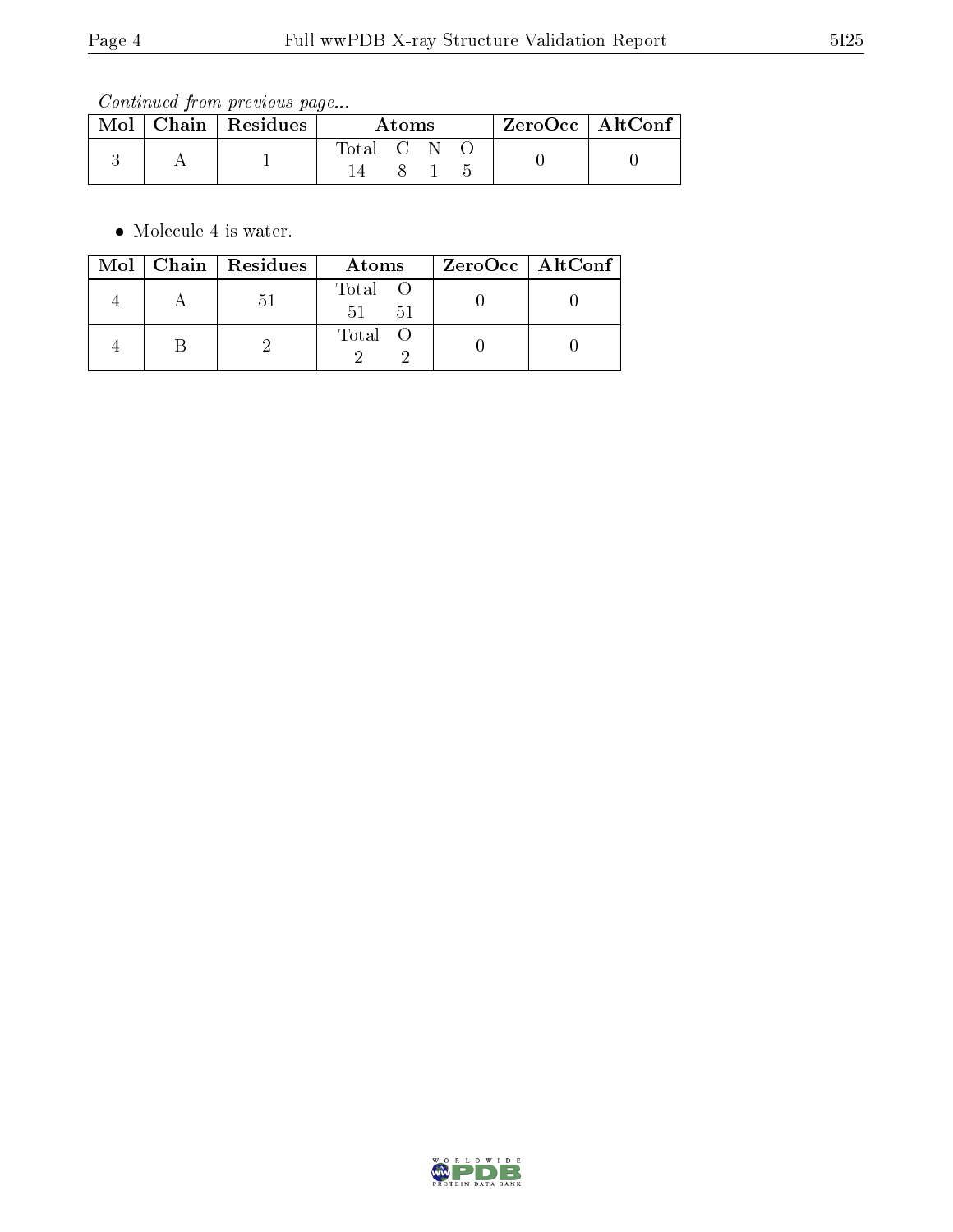## 3 Residue-property plots  $(i)$

These plots are drawn for all protein, RNA, DNA and oligosaccharide chains in the entry. The first graphic for a chain summarises the proportions of the various outlier classes displayed in the second graphic. The second graphic shows the sequence view annotated by issues in geometry and electron density. Residues are color-coded according to the number of geometric quality criteria for which they contain at least one outlier: green  $= 0$ , yellow  $= 1$ , orange  $= 2$  and red  $= 3$  or more. A red dot above a residue indicates a poor fit to the electron density ( $\text{RSRZ} > 2$ ). Stretches of 2 or more consecutive residues without any outlier are shown as a green connector. Residues present in the sample, but not in the model, are shown in grey.



• Molecule 1: Coagulation factor XI

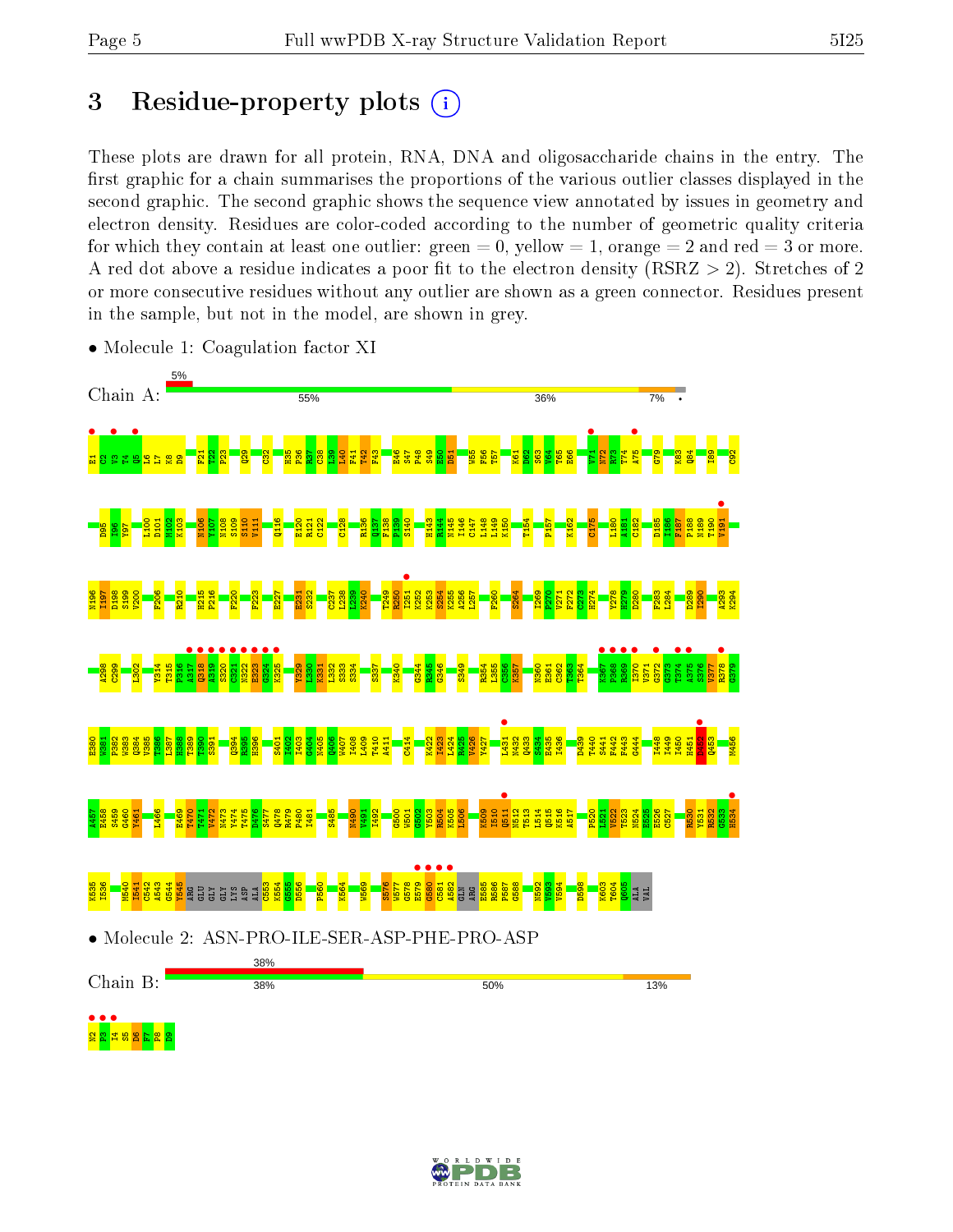### 4 Data and refinement statistics  $(i)$

| Property                                                         | Value                                                             | Source     |
|------------------------------------------------------------------|-------------------------------------------------------------------|------------|
| Space group                                                      | P 43 21 2                                                         | Depositor  |
| Cell constants                                                   | $80.59\text{\AA}$ $80.5\overline{9\text{\AA}}$ $251.81\text{\AA}$ | Depositor  |
| a, b, c, $\alpha$ , $\beta$ , $\gamma$                           | $90.00^{\circ}$ $90.00^{\circ}$<br>$90.00^\circ$                  |            |
| Resolution $(A)$                                                 | $-2.85$<br>39.79                                                  | Depositor  |
|                                                                  | $36.33 - 2.85$                                                    | <b>EDS</b> |
| % Data completeness                                              | $99.6(39.79-2.85)$                                                | Depositor  |
| (in resolution range)                                            | 99.7 (36.33-2.85)                                                 | <b>EDS</b> |
| $R_{merge}$                                                      | 0.08                                                              | Depositor  |
| $\mathrm{R}_{sym}$                                               | (Not available)                                                   | Depositor  |
| $\langle I/\sigma(I) \rangle^{-1}$                               | $2.48$ (at 2.85Å)                                                 | Xtriage    |
| Refinement program                                               | <b>REFMAC 5.5.0109</b>                                            | Depositor  |
| $R, R_{free}$                                                    | $0.226$ ,<br>0.288                                                | Depositor  |
|                                                                  | $0.218$ ,<br>0.278                                                | DCC        |
| $R_{free}$ test set                                              | 2057 reflections $(10.18\%)$                                      | wwPDB-VP   |
| Wilson B-factor $(A^2)$                                          | 73.1                                                              | Xtriage    |
| Anisotropy                                                       | 0.031                                                             | Xtriage    |
| Bulk solvent $k_{sol}(\text{e}/\text{A}^3), B_{sol}(\text{A}^2)$ | $0.34$ , 56.6                                                     | <b>EDS</b> |
| L-test for $\mathrm{twinning}^2$                                 | $< L >$ = 0.47, $< L2 >$ = 0.30                                   | Xtriage    |
| Estimated twinning fraction                                      | No twinning to report.                                            | Xtriage    |
| $F_o, F_c$ correlation                                           | 0.93                                                              | <b>EDS</b> |
| Total number of atoms                                            | 4842                                                              | wwPDB-VP   |
| Average B, all atoms $(A^2)$                                     | 74.0                                                              | wwPDB-VP   |

Xtriage's analysis on translational NCS is as follows: The largest off-origin peak in the Patterson function is  $3.37\%$  of the height of the origin peak. No significant pseudotranslation is detected.

<sup>&</sup>lt;sup>2</sup>Theoretical values of  $\langle |L| \rangle$ ,  $\langle L^2 \rangle$  for acentric reflections are 0.5, 0.333 respectively for untwinned datasets, and 0.375, 0.2 for perfectly twinned datasets.



<span id="page-5-1"></span><span id="page-5-0"></span><sup>1</sup> Intensities estimated from amplitudes.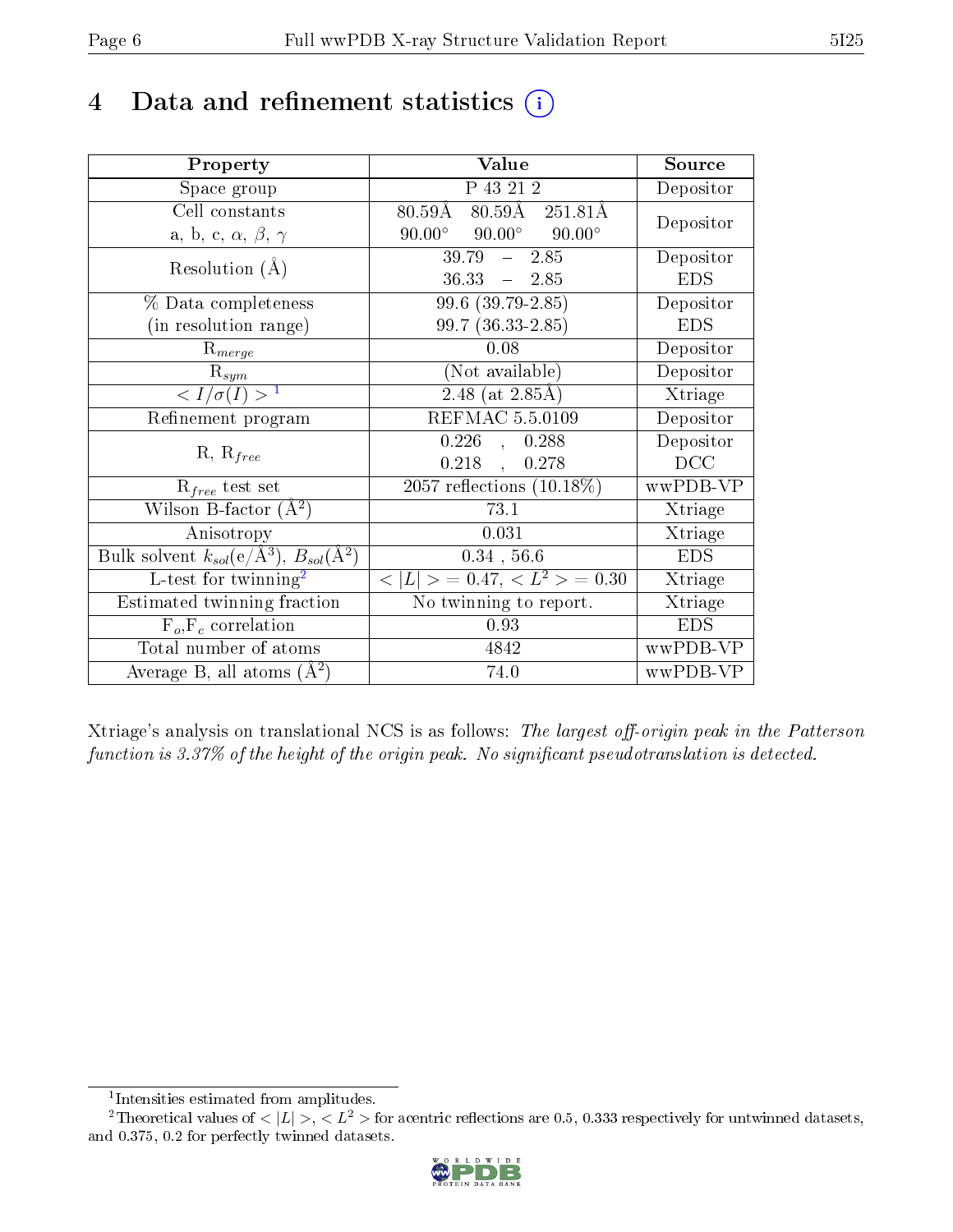# 5 Model quality  $(i)$

### 5.1 Standard geometry  $(i)$

Bond lengths and bond angles in the following residue types are not validated in this section: NAG

The Z score for a bond length (or angle) is the number of standard deviations the observed value is removed from the expected value. A bond length (or angle) with  $|Z| > 5$  is considered an outlier worth inspection. RMSZ is the root-mean-square of all Z scores of the bond lengths (or angles).

| Mol | Chain |      | Bond lengths       | Bond angles |                 |  |
|-----|-------|------|--------------------|-------------|-----------------|--|
|     |       | RMSZ | $\# Z  > 5$        | RMSZ        | $\# Z  > 5$     |  |
|     |       | 0.56 | $1/4793$ $(0.0\%)$ | 0.71        | $2/6490(0.0\%)$ |  |
|     |       | 0.52 | 0/65               | 0.60        | 0/89            |  |
| All |       | 0.56 | $4858(0.0\%)$      | 0.71        | $2/6579(0.0\%)$ |  |

All (1) bond length outliers are listed below:

|  |  |                            | $\mid$ Mol $\mid$ Chain $\mid$ Res $\mid$ Type $\mid$ Atoms $\mid$ Z $\mid$ Observed(Å) $\mid$ Ideal(Å) $\mid$ |  |
|--|--|----------------------------|----------------------------------------------------------------------------------------------------------------|--|
|  |  | $452$   ASP   CB-CG   5.20 | 1 62                                                                                                           |  |

All (2) bond angle outliers are listed below:

| Mol | Chain |     | $\vert$ Res $\vert$ Type $\vert$ Atoms |        | Observed $\binom{o}{0}$ Ideal $\binom{o}{0}$ |        |
|-----|-------|-----|----------------------------------------|--------|----------------------------------------------|--------|
|     |       | 580 | $GLY$   N-CA-C   -5.90                 |        | 98.36                                        | 113.10 |
|     |       | 460 | $GLY$   N-CA-C                         | - 5.42 | 126.64                                       | 113 10 |

There are no chirality outliers.

There are no planarity outliers.

### 5.2 Too-close contacts  $(i)$

In the following table, the Non-H and H(model) columns list the number of non-hydrogen atoms and hydrogen atoms in the chain respectively. The H(added) column lists the number of hydrogen atoms added and optimized by MolProbity. The Clashes column lists the number of clashes within the asymmetric unit, whereas Symm-Clashes lists symmetry related clashes.

| Mol |      |  |     | Chain   Non-H   H(model)   H(added)   Clashes   Symm-Clashes |
|-----|------|--|-----|--------------------------------------------------------------|
|     | 4684 |  | ววค |                                                              |
|     |      |  |     |                                                              |
|     |      |  |     |                                                              |

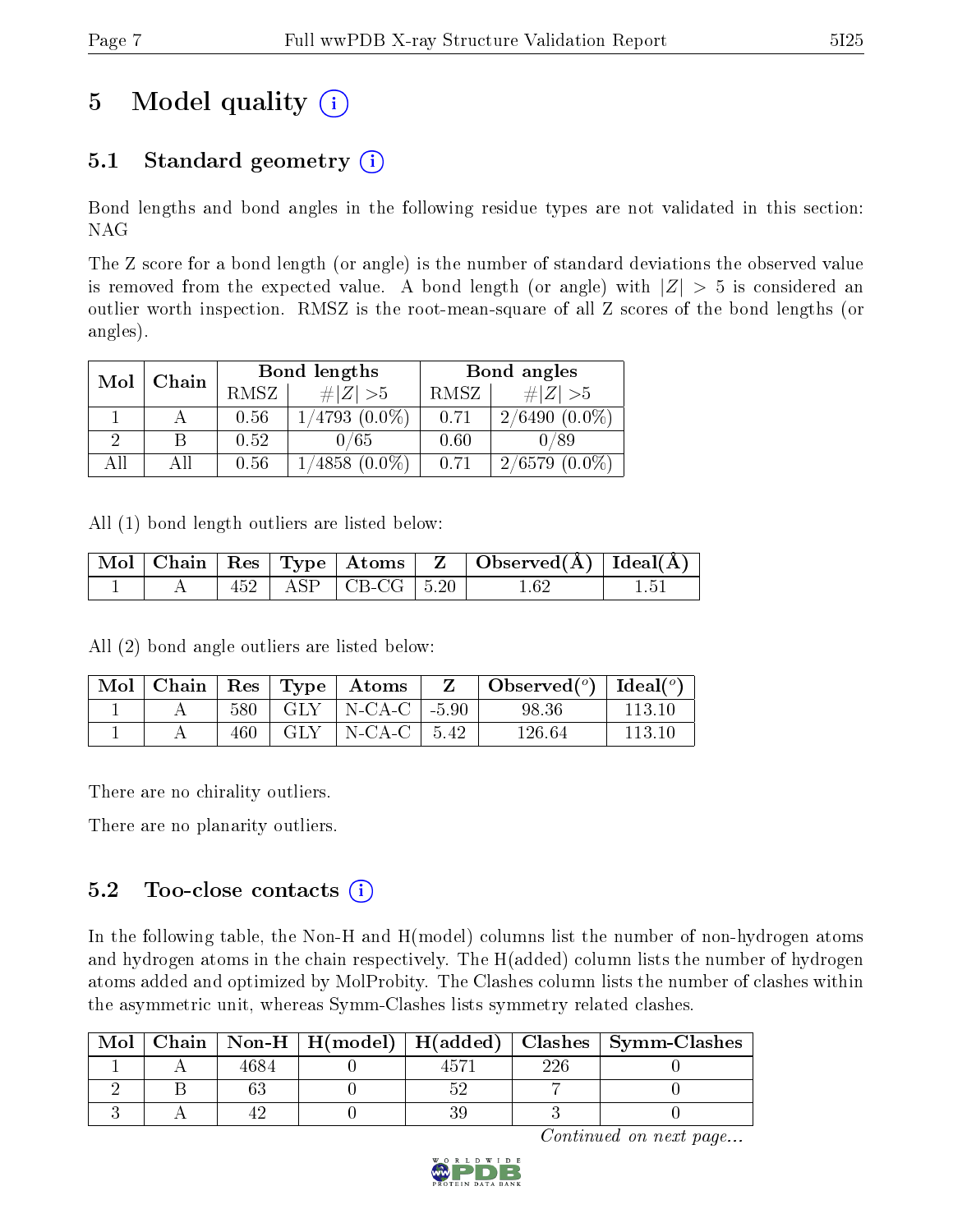Continued from previous page...

| Mol |  |      |   | Chain   Non-H   H(model)   H(added)   Clashes   Symm-Clashes |
|-----|--|------|---|--------------------------------------------------------------|
|     |  |      |   |                                                              |
|     |  |      |   |                                                              |
|     |  | .660 | ഹ |                                                              |

The all-atom clashscore is defined as the number of clashes found per 1000 atoms (including hydrogen atoms). The all-atom clashscore for this structure is 24.

All (227) close contacts within the same asymmetric unit are listed below, sorted by their clash magnitude.

| Atom-1             | Atom-2              | Interatomic       | Clash         |
|--------------------|---------------------|-------------------|---------------|
|                    |                     | distance $(\AA)$  | overlap $(A)$ |
| 1:A:452:ASP:OD1    | 1:A:453:GLN:HG2     | 1.53              | 1.09          |
| 1: A:579: GLU:O    | 1:A:579:GLU:HG3     | 1.42              | $1.05\,$      |
| 1:A:541:ILE:HD11   | 1:A:592:ASN:CG      | 1.78              | 1.03          |
| 1: A:9: ASP:OD1    | 1:A:74:THR:HA       | 1.60              | 1.01          |
| 1:A:189:ASN:HD22   | 1:A:254:SER:HA      | 1.37              | $0.90\,$      |
| 1:A:377:VAL:H G22  | 1:A:378:ARG:H       | 1.45              | 0.81          |
| 1:A:189:ASN:ND2    | 1: A:254:SER:HA     | $\overline{1.97}$ | 0.80          |
| 1: A:407:TRP:CE2   | 1: A:604:THR:HG22   | 2.17              | 0.79          |
| 1: A: 433: GLN:O   | 1: A:436: ILE: HG13 | 1.82              | 0.77          |
| 1: A:474:TYR:CZ    | 1:A:480:PRO:HG3     | 2.21              | 0.76          |
| 1:A:83:LYS:HB3     | 1:A:354:ARG:HD3     | 1.68              | 0.76          |
| 1:A:187:PHE:HD2    | 1:A:187:PHE:N       | 1.83              | 0.76          |
| 1:A:384:GLN:HE22   | 1:A:560:PRO:HD3     | 1.51              | 0.76          |
| 1:A:472:VAL:HG12   | 1:A:478:GLN:NE2     | $2.02\,$          | 0.75          |
| 1:A:582:ALA:C      | 1:A:585:GLU:HA      | 2.07              | 0.75          |
| 1:A:187:PHE:CD2    | 1:A:187:PHE:N       | 2.50              | 0.75          |
| 1: A:405: ASN:O    | 1:A:472:VAL:HG23    | 1.86              | 0.75          |
| 1:A:511:GLN:HE21   | 1: A:512: ASN:H     | 1.36              | 0.74          |
| 1:A:354:ARG:NH2    | 4:A:1001:HOH:O      | 2.20              | 0.74          |
| 1:A:505:LYS:HD2    | 1: A:506:LEU:H      | 1.50              | 0.74          |
| 1:A:522:VAL:HG13   | 1:A:543:ALA:HA      | 1.70              | 0.74          |
| 1:A:283:PHE:O      | 1:A:331:LYS:HE3     | 1.87              | 0.73          |
| 1: A:461:TYR:N     | 1: A:461:TYR:CD1    | 2.52              | 0.72          |
| 1: A:72: ASN:ND2   | 3: A:901: NAG:O5    | $\overline{2.23}$ | 0.72          |
| 1: A:40:LEU:HD12   | 1:A:61:LYS:HB2      | 1.70              | 0.71          |
| $1:$ A:432:ASN:ND2 | 3: A:903: NAG:O5    | 2.24              | 0.71          |
| 1: A:92: CYS:SG    | 1: A: 175: CYS:N    | 2.64              | 0.70          |
| 1:A:293:ALA:HB3    | 1: A:314:TYR:HE1    | 1.57              | 0.70          |
| 1: A:473: ASN:O    | 1:A:478:GLN:NE2     | 2.23              | 0.70          |
| 1:A:196:ASN:OD1    | 1:A:238:LEU:HD13    | 1.91              | 0.69          |
| 1:A:452:ASP:CG     | 1: A: 453: GLN: HG2 | 2.12              | 0.69          |

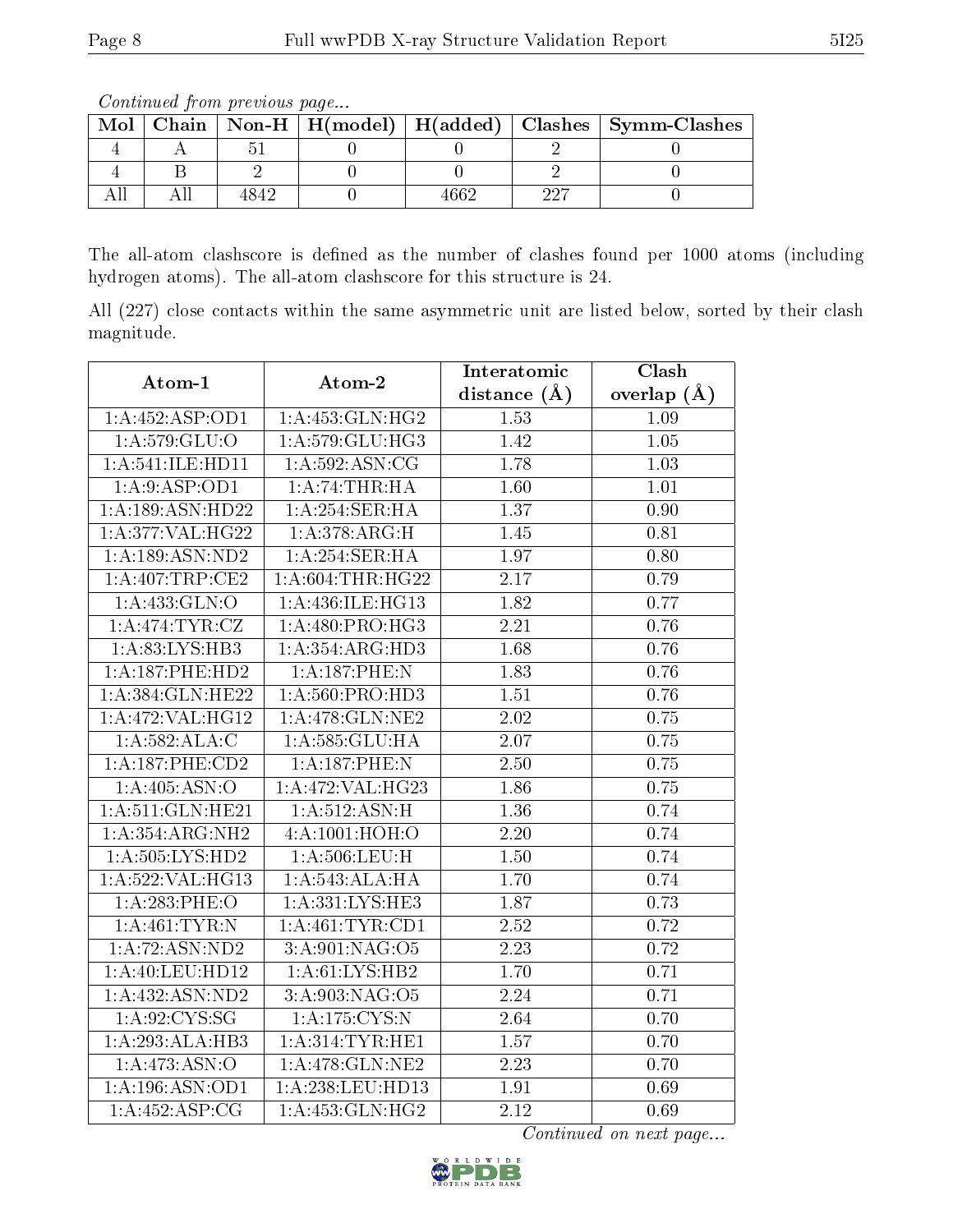| Communa from previous page |                     | Interatomic      | Clash           |
|----------------------------|---------------------|------------------|-----------------|
| Atom-1                     | Atom-2              | distance $(\AA)$ | overlap $(\AA)$ |
| 1:A:384:GLN:HE21           | 1:A:384:GLN:HA      | 1.57             | 0.69            |
| 1: A:541: ILE: HDI1        | 1:A:592:ASN:CB      | 2.22             | 0.68            |
| 1: A:371: VAL:O            | 1:A:371:VAL:HG23    | 1.93             | 0.68            |
| 1: A:384: GLN: NE2         | 1: A:560: PRO:HG3   | 2.09             | 0.68            |
| $1:A:227:\overline{GLU:O}$ | 1:A:255:LYS:HD3     | 1.93             | 0.67            |
| 1:A:387:LEU:HD13           | 1:A:426:VAL:HG13    | 1.76             | 0.67            |
| 1:A:511:GLN:HE21           | 1: A:512: ASN:N     | 1.91             | 0.67            |
| 1:A:389:THR:O              | 1: A:394: GLN: HA   | 1.93             | 0.67            |
| 1: A:580: GLY:O            | 1: A:581:CYS:C      | 2.32             | 0.67            |
| 1:A:469:GLU:HB2            | 1: A:470:THR:HG22   | 1.77             | 0.66            |
| 1:A:250:ARG:O              | 1: A:250:ARG:HG2    | 1.95             | 0.66            |
| 1: A:197: ILE:O            | 1:A:198:ASP:HB2     | 1.95             | 0.65            |
| 1: A: 122: CYS:O           | 1:A:128:CYS:HB3     | 1.96             | 0.65            |
| 1: A: 503: TYR: HE1        | 1:A:506:LEU:HA      | 1.61             | 0.65            |
| 1: A:51: ASP: N            | 1:A:51:ASP:OD2      | 2.20             | 0.64            |
| 1: A: 322: ASN: OD1        | 1:A:323:GLU:HG3     | 1.98             | 0.64            |
| 1:A:510:ILE:HG23           | 1: A:511: GLN:N     | 2.12             | 0.64            |
| 1:A:370:ILE:HD12           | 1: A:371: VAL:H     | 1.62             | 0.64            |
| 1: A:360: ASN:ND2          | 1:A:362:CYS:SG      | 2.71             | 0.64            |
| 1: A:540:MET:C             | 1:A:541:ILE:HD13    | 2.18             | 0.63            |
| 1: A:401: SER:OG           | 1: A:560: PRO:HB3   | 1.99             | 0.63            |
| 1: A:531:TYR:OH            | 1:A:587:PRO:O       | 2.17             | 0.63            |
| 1:A:461:TYR:H              | 1: A: 461: TYR: HD1 | 1.45             | 0.62            |
| 1:A:280:ASP:OD1            | 1: A:344: GLY:HA2   | 1.99             | 0.62            |
| 1:A:424:LEU:CD1            | 1:A:448:ILE:HD11    | 2.29             | 0.62            |
| 1: A:514:LEU:HD12          | 1:A:515:GLN:N       | 2.14             | 0.62            |
| 1: A:541: ILE: HDI1        | 1: A:592: ASN:ND2   | 2.15             | 0.62            |
| 1: A:456: MET:O            | 1: A: 459: SER: HB2 | 2.00             | 0.62            |
| 1:A:198:ASP:OD1            | 1:A:199:SER:N       | 2.32             | 0.61            |
| 1:A:384:GLN:NE2            | 1:A:560:PRO:HD3     | 2.15             | 0.61            |
| 1:A:443:PHE:CZ             | 1:A:472:VAL:HG13    | 2.35             | 0.61            |
| 1:A:385:VAL:HG21           | 1:A:408:ILE:HD12    | 1.81             | 0.61            |
| 1: A: 564: LYS: HB2        | 1: A:569:TRP: CZ3   | 2.35             | 0.61            |
| 1: A:424:LEU:HD11          | 1: A:448: ILE: HD11 | 1.82             | 0.61            |
| 1:A:436:ILE:HG22           | 1: A:440:THR:HG21   | 1.83             | 0.60            |
| 1:A:384:GLN:NE2            | 1: A: 384: GLN: HA  | $2.15\,$         | 0.60            |
| 1: A: 188: PRO: HA         | 1: A: 257: LEU: HG  | 1.83             | 0.60            |
| 1:A:187:PHE:HD2            | 1:A:187:PHE:H       | 1.50             | 0.60            |
| 1:A:576:SER:OG             | 1: A: 577: TRP: CD1 | 2.54             | 0.60            |
| 1:A:405:ASN:O              | 1:A:472:VAL:CG2     | 2.49             | 0.60            |
| 1:A:182:CYS:SG             | 1:A:264:SER:HB3     | 2.42             | 0.59            |

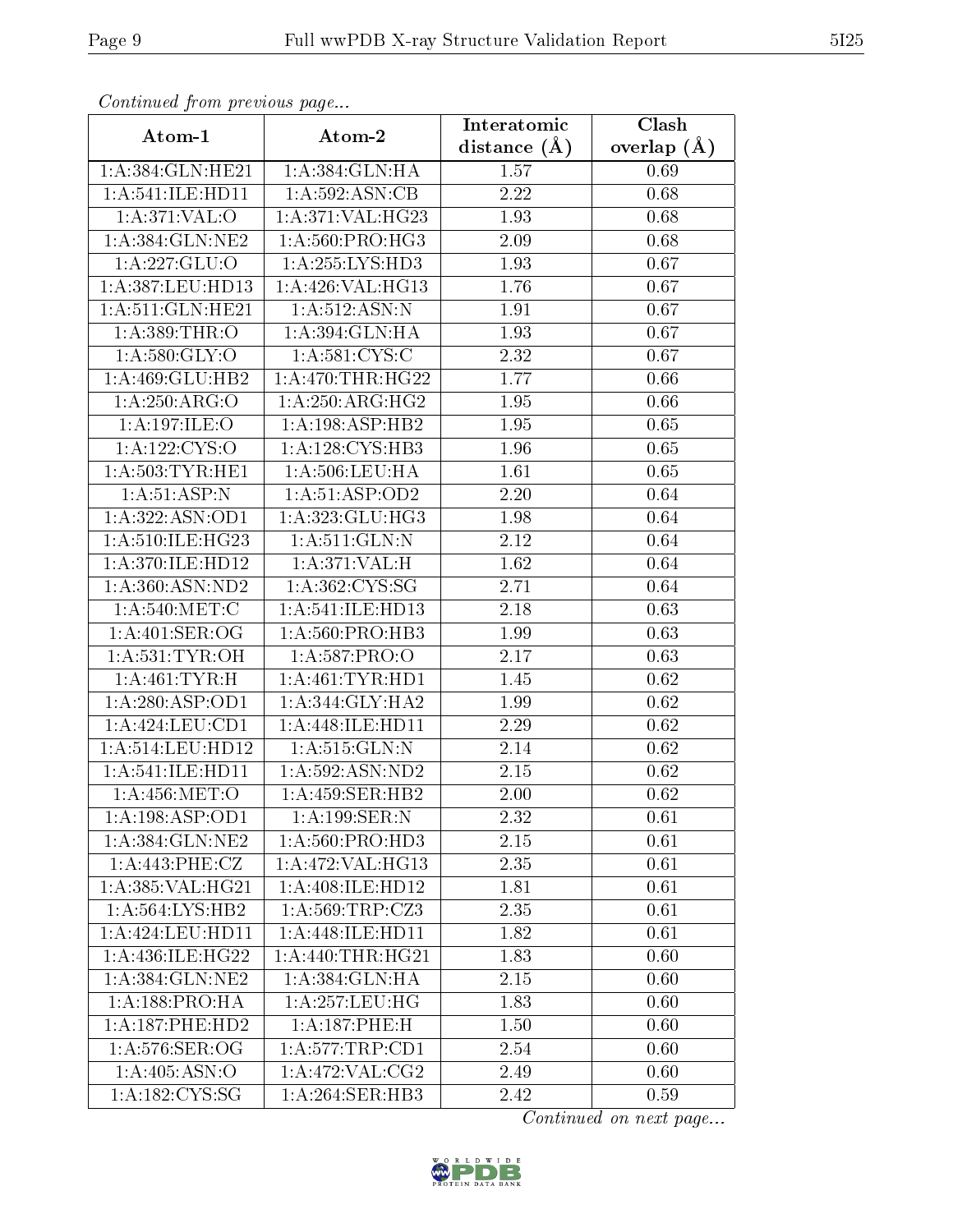| Communa from previous page            |                      | Interatomic      | Clash           |
|---------------------------------------|----------------------|------------------|-----------------|
| Atom-1                                | Atom-2               | distance $(\AA)$ | overlap $(\AA)$ |
| 1: A:372: GLY:O                       | 1: A:516:LYS:CE      | 2.50             | 0.59            |
| 1: A:299:CYS:SG                       | 1: A:314:TYR:HB2     | 2.43             | 0.59            |
| 1: A:576: SER:OG                      | 1: A: 577: TRP: HDI  | 1.85             | 0.59            |
| 1:A:532:ARG:HH22                      | 1: A:586:ARG:NH2     | $2.00\,$         | 0.58            |
| 1: A: 23: PRO: HB2                    | 1: A:97:TYR:CE2      | 2.38             | 0.58            |
| 1:A:116:GLN:O                         | 1:A:120:GLU:HG3      | 2.03             | 0.58            |
| 1:A:380:GLU:OE2                       | 1: A:516: LYS: NZ    | 2.34             | 0.58            |
| 1:A:407:TRP:CD2                       | 1: A:604:THR:HG22    | 2.38             | 0.58            |
| 1: A:377: VAL:HA                      | 1:A:431:LEU:HD13     | 1.85             | 0.58            |
| 1:A:444:GLY:HA3                       | 1:A:469:GLU:HG3      | 1.85             | 0.58            |
| 1:A:579:GLU:O                         | 1: A:579: GLU:CG     | 2.30             | 0.58            |
| 1: A:206: PHE:O                       | 1:A:210:ARG:HG3      | 2.05             | 0.57            |
| 1:A:492:ILE:HD12                      | 1:A:492:ILE:N        | 2.19             | 0.57            |
| 1:A:196:ASN:OD1                       | 1: A:240: LYS: HD2   | 2.04             | 0.57            |
| 1:A:564:LYS:HB2                       | 1: A:569:TRP:CH2     | 2.40             | 0.57            |
| 1: A:511: GLN:NE2                     | $1:$ A:512:ASN:H     | 2.00             | 0.57            |
| 1: A:461:TYR:N                        | 1: A:461:TYR:HD1     | 1.97             | 0.56            |
| 1:A:522:VAL:HG22                      | 1:A:542:CYS:HB2      | 1.86             | 0.56            |
| 1:A:318:GLN:NE2                       | 1:A:318:GLN:HA       | 2.19             | 0.56            |
| 1: A:272:PHE:HB3                      | 1: A: 355: LEU: HB3  | 1.87             | 0.56            |
| 1:A:427:TYR:CE2                       | 1:A:442:PHE:HB3      | 2.40             | 0.56            |
| 1: A:503:TYR:CE1                      | 1: A:506:LEU:HA      | 2.40             | 0.55            |
| 1: A:511: GLN:CA                      | 1:A:511:GLN:HE21     | 2.20             | 0.55            |
| 1:A:517:ALA:HB2                       | 1:A:554:LYS:HE2      | 1.89             | 0.55            |
| 1:A:534:HIS:N                         | 1: A: 534: HIS: ND1  | 2.53             | 0.55            |
| 1: A:294:LYS:HE2                      | 1: A:325: LYS: HE2   | 1.88             | 0.55            |
| 1:A:432:ASN:O                         | 1:A:435:GLU:HB3      | 2.06             | 0.55            |
| $1: A:43: PHE: \overline{\text{CE2}}$ | 1: A:56:PHE:HA       | 2.42             | 0.55            |
| 1:A:293:ALA:HB3                       | 1: A:314:TYR:CE1     | 2.41             | 0.54            |
| 1: A:40: LEU:CD1                      | 1: A:61:LYS:HB2      | 2.37             | 0.54            |
| 1: A: 535: LYS: HG3                   | 1: A:536: ILE:N      | 2.22             | 0.53            |
| 1: A: 531: TYR: HD2                   | 1: A: 536: ILE: HD11 | 1.72             | 0.53            |
| 1:A:108:ASN:HD21                      | 3:A:902:NAG:C5       | 2.21             | 0.53            |
| 1: A: 505: LYS: CD                    | 1:A:506:LEU:H        | 2.20             | 0.53            |
| 1: A:540:MET:O                        | 1:A:541:ILE:HD13     | 2.08             | 0.53            |
| 1:A:377:VAL:HG22                      | 1: A:378:ARG:N       | 2.18             | 0.53            |
| 1:A:426:VAL:HG23                      | 1:A:443:PHE:O        | 2.09             | 0.52            |
| 1: A:106: ASN:HB2                     | 2:B:4:ILE:HB         | 1.90             | 0.52            |
| 1: A:148:LEU:HG                       | 1: A: 150: LYS: HE2  | 1.92             | 0.52            |
| 1:A:143:HIS:CD2                       | 2: B:8: PRO:CD       | 2.93             | 0.52            |
| 1:A:396:HIS:HB3                       | 1: A:510: ILE: HD11  | 1.91             | 0.52            |

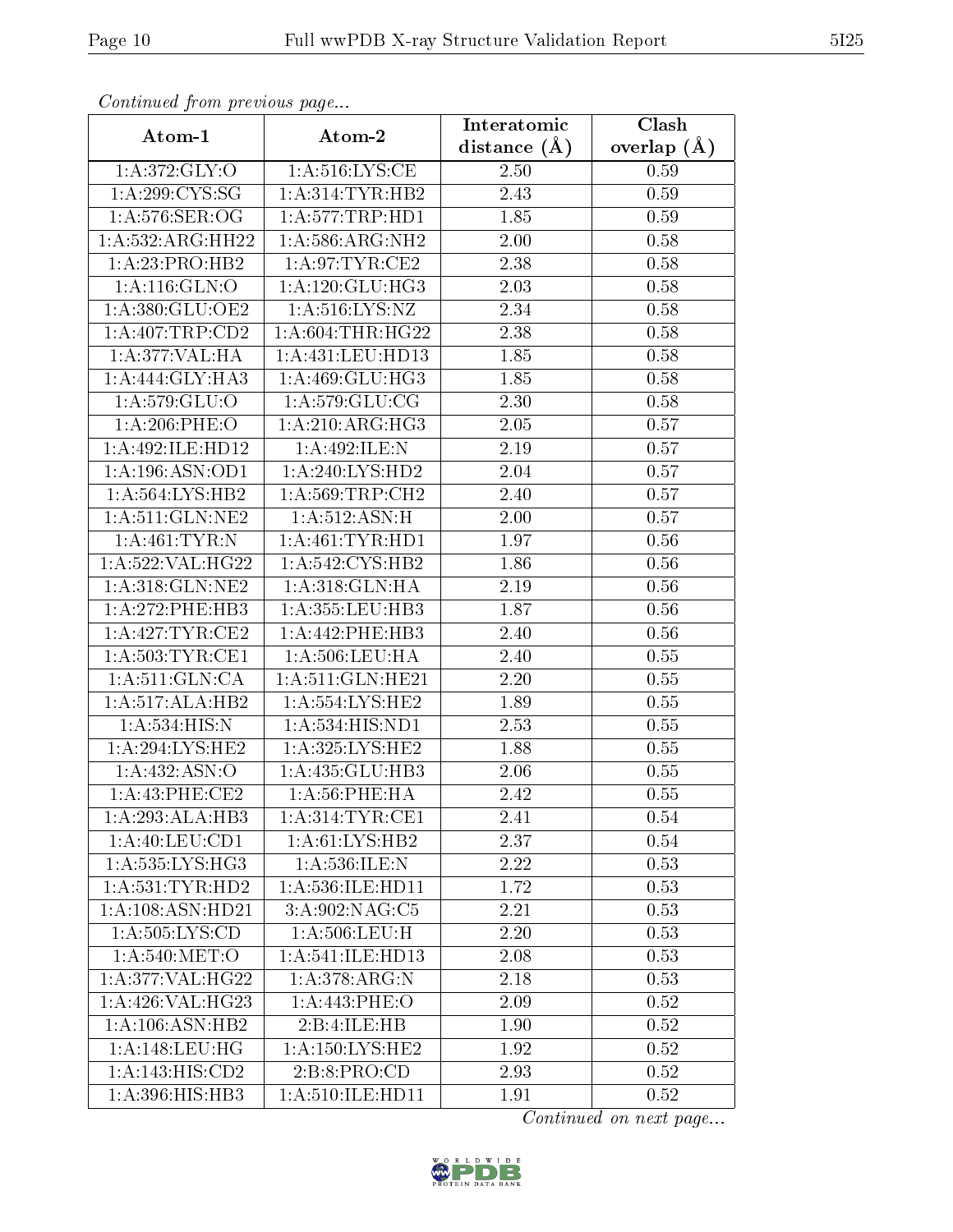| сонинией јтот ртеvиоиз раде |                           | Interatomic       | Clash         |
|-----------------------------|---------------------------|-------------------|---------------|
| Atom-1                      | Atom-2                    | distance $(A)$    | overlap $(A)$ |
| 1:A:46:GLU:OE1              | 1: A: 162: LYS: HE3       | 2.09              | 0.52          |
| 1:A:298:ALA:O               | 1:A:302:LEU:HD23          | $\overline{2.09}$ | $0.52\,$      |
| 1: A:110: SER: HB2          | 1:A:121:ARG:NH1           | 2.24              | 0.52          |
| 1:A:191:VAL:HG22            | 1:A:251:ILE:HB            | 1.92              | 0.51          |
| 1:A:426:VAL:HG23            | 1:A:443:PHE:HB2           | 1.92              | 0.51          |
| 1:A:223:PHE:O               | 1:A:256:ALA:HA            | $2.10\,$          | 0.51          |
| 1:A:42:THR:O                | 1: A:42:THR:HG22          | 2.09              | 0.51          |
| 1: A:6: LEU: C              | 1:A:7:LEU:HD23            | 2.30              | 0.51          |
| 1:A:252:LYS:O               | 1: A:253: LYS: HG2        | 2.10              | 0.51          |
| 1: A: 501:TRP:O             | 1: A:511: GLN:HB2         | 2.10              | 0.51          |
| 1: A:514:LEU:HD12           | 1: A:515: GLN:H           | 1.74              | 0.51          |
| 1: A: 106: ASN: ND2         | 4:Bi:101:HOH:O            | 2.41              | 0.51          |
| 1:A:21:PHE:O                | $1:$ A:157:PRO:HD2        | 2.11              | 0.51          |
| 1:A:532:ARG:NH2             | 1: A:586:ARG:NH2          | 2.58              | 0.51          |
| 1:A:541:ILE:HD11            | 1:A:592:ASN:HB2           | 1.93              | 0.51          |
| 1:A:490:ASN:N               | 1: A:490: ASN:OD1         | 2.43              | 0.50          |
| 1:A:284:LEU:HD12            | 1:A:340:LYS:HB3           | 1.93              | 0.50          |
| 1: A: 382: PRO: HB2         | 1: A:479: ARG:H           | 1.77              | 0.50          |
| 1: A:504:ARG:CG             | 1:A:504:ARG:HH11          | 2.25              | $0.50\,$      |
| 1:A:46:GLU:HG3              | 1:A:55:TRP:CZ3            | 2.47              | 0.50          |
| 1: A:46: GLU: HA            | 1: A:55:TRP:CD1           | 2.47              | 0.49          |
| 1: A:29: GLN: HG3           | 1:A:41:PHE:CE2            | 2.47              | 0.49          |
| 1: A: 382: PRO: HB2         | 1:A:479:ARG:N             | 2.27              | 0.49          |
| 1:A:101:ASP:OD1             | 1:A:103:LYS:HE2           | 2.13              | 0.49          |
| 1:A:143:HIS:NE2             | 2:B:8:PRO:H <sub>D3</sub> | 2.28              | 0.49          |
| 1: A:372: GLY:O             | 1:A:516:LYS:NZ            | 2.46              | 0.49          |
| 1: A:577:TRP:CD2            | 1:A:577:TRP:O             | 2.66              | 0.49          |
| 2:B:6:ASP:OD2               | 4:B:101:HOH:O             | $2.20\,$          | 0.48          |
| 1:A:200:VAL:HG22            | 1:A:237:CYS:HB3           | 1.95              | 0.48          |
| 1: A: 451: HIS: HD2         | 1:A:453:GLN:H             | 1.60              | 0.48          |
| 1:A:449:ILE:HG21            | 1: A:603:LYS:HD2          | 1.94              | 0.48          |
| 1: A:35: HIS: CG            | 1: A:36: PRO:HD2          | 2.48              | 0.48          |
| 1: A:384: GLN: NE2          | 1: A:560: PRO:CD          | 2.76              | 0.48          |
| 1:A:47:SER:HB2              | 1:A:48:PRO:HD2            | $1.96\,$          | 0.48          |
| 1:A:432:ASN:OD1             | 1: A:513:THR:HA           | 2.14              | 0.48          |
| 1:A:451:HIS:CD2             | 1: A: 453: GLN: H         | 2.32              | 0.47          |
| 1: A:423: ILE: HG13         | 1:A:423:ILE:O             | 2.13              | 0.47          |
| 1:A:475:THR:O               | 1:A:478:GLN:N             | 2.47              | 0.47          |
| 1:A:136:ARG:O               | 1:A:138:PHE:N             | 2.47              | 0.47          |
| 1:A:384:GLN:NE2             | 1: A:560:PRO:CG           | 2.77              | 0.47          |
| 1:A:143:HIS:CD2             | 2:B:8:PRO:HD3             | 2.50              | 0.47          |

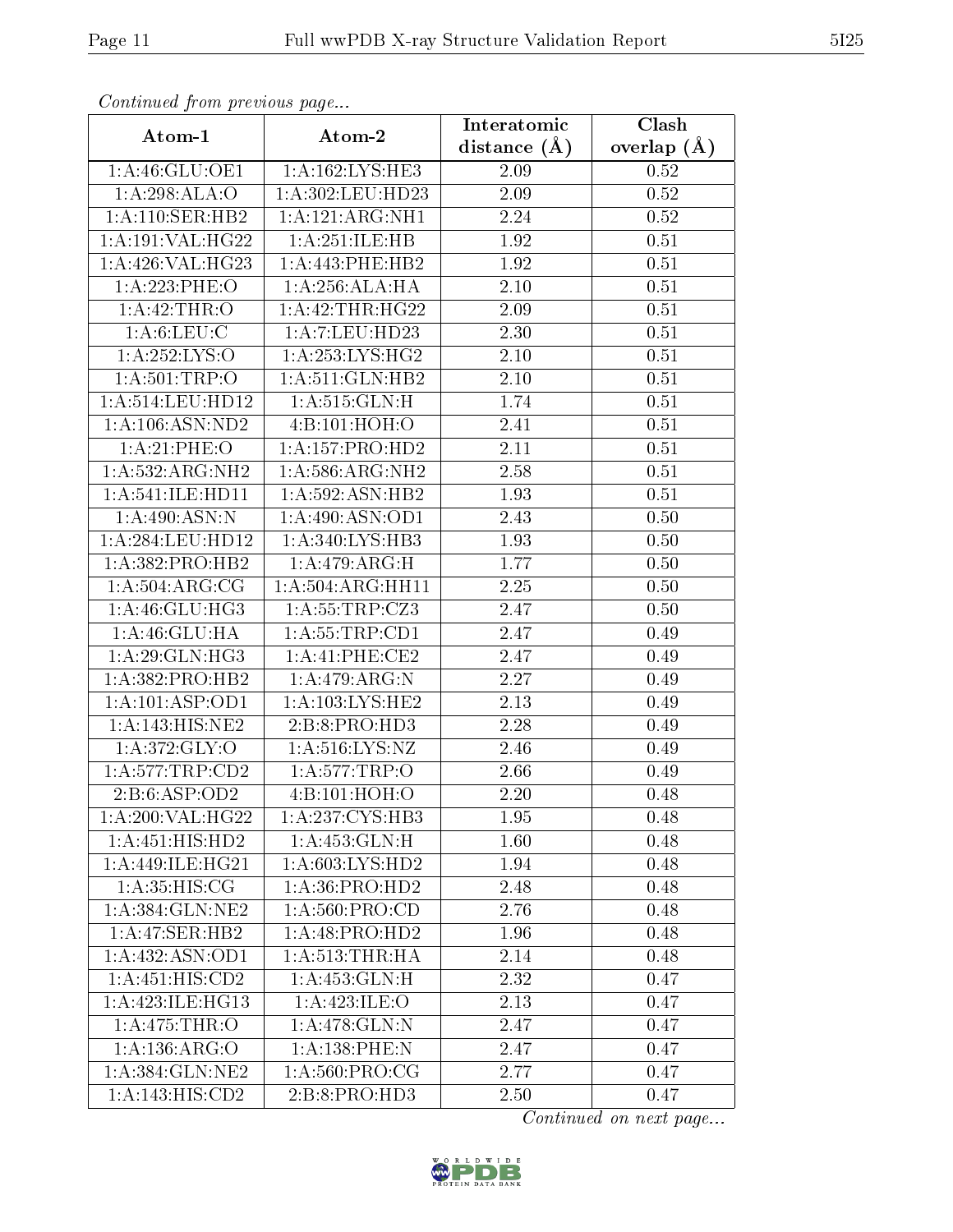| Commaca from previous page |                              | Interatomic       | Clash         |
|----------------------------|------------------------------|-------------------|---------------|
| Atom-1                     | Atom-2                       | distance $(\AA)$  | overlap $(A)$ |
| 1:A:408:ILE:HB             | 1:A:466:LEU:HB2              | 1.96              | 0.47          |
| 1: A:410:THR:OG1           | 1:A:411:ALA:N                | 2.48              | 0.47          |
| 1: A:530:ARG:NE            | 1: A:545: TYR:OH             | 2.48              | 0.47          |
| 1: A: 106: ASN: OD1        | 1: A: 106: ASN: N            | 2.48              | 0.46          |
| 1: A:149: LEU: C           | 1: A: 150: LYS: HG2          | 2.36              | 0.46          |
| 1:A:9:ASP:OD1              | 1:A:74:THR:CA                | 2.49              | 0.46          |
| 1: A:269: ILE: HGI3        | 1:A:271:VAL:HG23             | 1.96              | $0.46\,$      |
| 1:A:148:LEU:HD23           | 1: A:148: LEU:H              | 1.78              | 0.46          |
| 1:A:357:LYS:HA             | 1: A: 357: LYS: HD3          | 1.38              | 0.46          |
| 1:A:154:THR:O              | 1: A:216:PRO:HG2             | 2.16              | 0.46          |
| 1:A:387:LEU:CD1            | 1:A:426:VAL:HG13             | 2.42              | 0.46          |
| 1: A: 136: ARG: C          | 1:A:138:PHE:N                | 2.69              | 0.46          |
| 1:A:109:SER:HB2            | 2: B: 4: ILE: CG2            | 2.45              | 0.46          |
| 1: A:46: GLU: HA           | 1: A:55:TRP:CG               | 2.51              | 0.46          |
| 1: A:29: GLN: HG3          | 1:A:41:PHE:HE2               | 1.81              | 0.45          |
| 1:A:200:VAL:CG2            | 1:A:237:CYS:HB3              | 2.45              | 0.45          |
| 1: A:1:GLU:HA              | 1:A:1:GLU:OE2                | $\overline{2.16}$ | 0.45          |
| 1:A:377:VAL:HA             | 1: A: 431: LEU: CD1          | 2.46              | 0.45          |
| 1:A:210:ARG:NH2            | 4:A:1003:HOH:O               | 2.49              | 0.45          |
| 1:A:289:ASP:OD1            | 1: A:290: ILE:N              | 2.50              | 0.45          |
| 1:A:41:PHE:CE2             | 1: A:79: GLY: HA3            | 2.51              | 0.45          |
| 1:A:110:SER:O              | 1:A:146:ILE:HA               | 2.17              | 0.44          |
| 1:A:100:LEU:HD12           | 1:A:100:LEU:HA               | 1.80              | 0.44          |
| 1:A:290:ILE:HD13           | 1: A:329:TYR:CE1             | 2.53              | 0.44          |
| 1: A: 383: TRP: CE2        | 1:A:481:ILE:HD12             | 2.52              | 0.44          |
| 1:A:422:LYS:HA             | 1:A:422:LYS:HD3              | 1.79              | 0.44          |
| 1:A:403:ILE:HD13           | 1:A:409:LEU:HB2              | 1.99              | 0.43          |
| 1:A:396:HIS:HB3            | 1: A:510: ILE: CD1           | 2.48              | 0.43          |
| 1:A:111:VAL:HA             | 1:A:145:ASN:O                | 2.18              | 0.43          |
| 1: A:278:TYR:N             | 1: A:349: SER:O              | 2.48              | 0.43          |
| 1:A:577:TRP:N              | 1:A:577:TRP:CD1              | 2.86              | 0.43          |
| 1: A:361: GLU:O            | 1:A:364:THR:HG23             | 2.19              | 0.43          |
| 1: A:475:THR:C             | 1:A:477:SER:N                | 2.71              | 0.43          |
| 1:A:577:TRP:O              | 1: A:577:TRP:CG              | 2.70              | 0.43          |
| 1: A:6: LEU: HD23          | 1: A:6: LEU: N               | 2.33              | 0.43          |
| 1:A:215:HIS:HA             | 1: A:216: PRO:HD3            | 1.84              | 0.43          |
| 1: A:32: CYS:O             | 1:A:38:CYS:HB3               | 2.18              | 0.43          |
| 1:A:436:ILE:HD12           | 1: A:436: ILE: O             | 2.19              | 0.43          |
| 1:A:504:ARG:NH1            | 1: A:504: ARG: CG            | 2.82              | 0.43          |
| 1:A:505:LYS:HD2            | 1:A:506:LEU:N                | 2.26              | 0.42          |
| 1: A:520: PRO:HD2          | $1: A:544: \overline{GLY:O}$ | 2.19              | 0.42          |

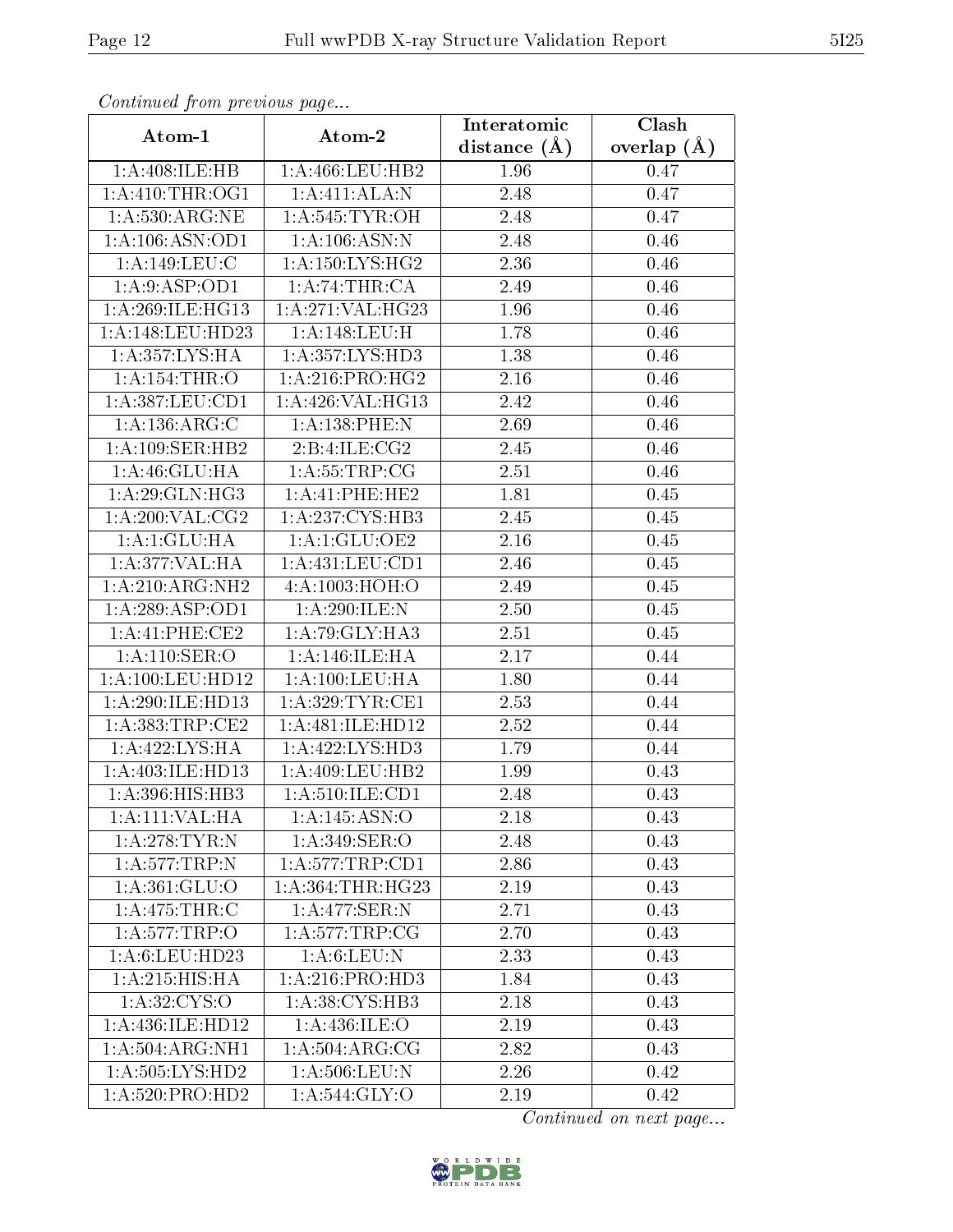| Connunctu from previous page |                      | Interatomic       | $\overline{\text{Clash}}$ |
|------------------------------|----------------------|-------------------|---------------------------|
| Atom-1                       | Atom-2               | distance $(\AA)$  | overlap $(\AA)$           |
| $1: A:206:$ PHE:N            | $1: A:206:$ PHE:CD1  | 2.86              | 0.42                      |
| 1: A: 332: LEU: C            | 1:A:332:LEU:HD12     | 2.39              | 0.42                      |
| 1:A:46:GLU:HG3               | 1: A: 55: TRP: CE3   | 2.54              | 0.42                      |
| 1:A:74:THR:O                 | 1:A:75:ALA:HB3       | 2.19              | 0.42                      |
| 1: A:500: GLY:H              | 1:A:514:LEU:HD11     | 1.84              | 0.42                      |
| 1:A:109:SER:HB2              | 2:B:4:ILE:HG23       | $2.01\,$          | 0.42                      |
| 1: A:475:THR:O               | 1:A:477:SER:N        | 2.52              | 0.42                      |
| 1:A:424:LEU:HD12             | 1:A:448:ILE:HD11     | 2.01              | 0.42                      |
| 1: A:544: GLY:O              | 1:A:545:TYR:HB2      | $\overline{2.20}$ | 0.42                      |
| 1:A:21:PHE:HA                | 1: A:56:PHE:O        | 2.19              | 0.42                      |
| 1: A:65:THR:C                | 1:A:66:GLU:HG3       | 2.40              | 0.42                      |
| 1: A: 444: GLY: O            | 1:A:469:GLU:HG2      | 2.20              | 0.42                      |
| $1: A:56:$ PHE:CZ            | 1: A: 100: LEU: HD11 | 2.54              | 0.41                      |
| 1: A:511: GLN:CA             | $1:$ A:511:GLN:NE2   | 2.83              | 0.41                      |
| 1: A:280:ASP:CG              | 1:A:344:GLY:HA2      | 2.41              | 0.41                      |
| 1:A:578:GLY:HA3              | 1:A:588:GLY:HA2      | 2.01              | 0.41                      |
| $1:A:191:\overline{VAL}:CG1$ | 1:A:253:LYS:HB2      | 2.50              | 0.41                      |
| $1: A:220:$ PHE:HA           | 1:A:260:PHE:HA       | $2.02\,$          | 0.41                      |
| 1: A:280: ASP:OD2            | 1: A:346: GLY: HA2   | $\overline{2.21}$ | 0.41                      |
| 1:A:231:GLU:OE2              | 1:A:232:SER:HA       | 2.20              | 0.41                      |
| 1:A:377:VAL:CG2              | 1: A:378:ARG:H       | 2.23              | 0.41                      |
| 1:A:411:ALA:HB3              | 1:A:414:CYS:SG       | $\overline{2.61}$ | 0.41                      |
| 1: A: 458: GLU: HG3          | 1:A:577:TRP:CD2      | 2.56              | 0.41                      |
| 1: A:8: LYS:O                | 1:A:9:ASP:C          | 2.59              | 0.41                      |
| 1:A:524:ASN:O                | 1:A:527:CYS:N        | 2.54              | 0.41                      |
| 1:A:517:ALA:HB2              | 1: A: 554: LYS: CE   | 2.49              | 0.41                      |
| 1:A:371:VAL:O                | 1:A:371:VAL:CG2      | 2.65              | 0.40                      |
| 1:A:185:ASP:O                | 1:A:187:PHE:HE2      | $\overline{2}.04$ | 0.40                      |
| 1:A:72:ASN:OD1               | 1:A:72:ASN:N         | 2.49              | 0.40                      |
| 1:A:210:ARG:HD2              | 1:A:274:HIS:CE1      | 2.56              | 0.40                      |
| 1:A:333:SER:OG               | 1:A:334:SER:N        | 2.53              | 0.40                      |
| 1:A:509:LYS:HE2              | 1:A:509:LYS:HB2      | 1.83              | 0.40                      |

There are no symmetry-related clashes.

### 5.3 Torsion angles (i)

#### 5.3.1 Protein backbone (i)

In the following table, the Percentiles column shows the percent Ramachandran outliers of the chain as a percentile score with respect to all X-ray entries followed by that with respect to entries

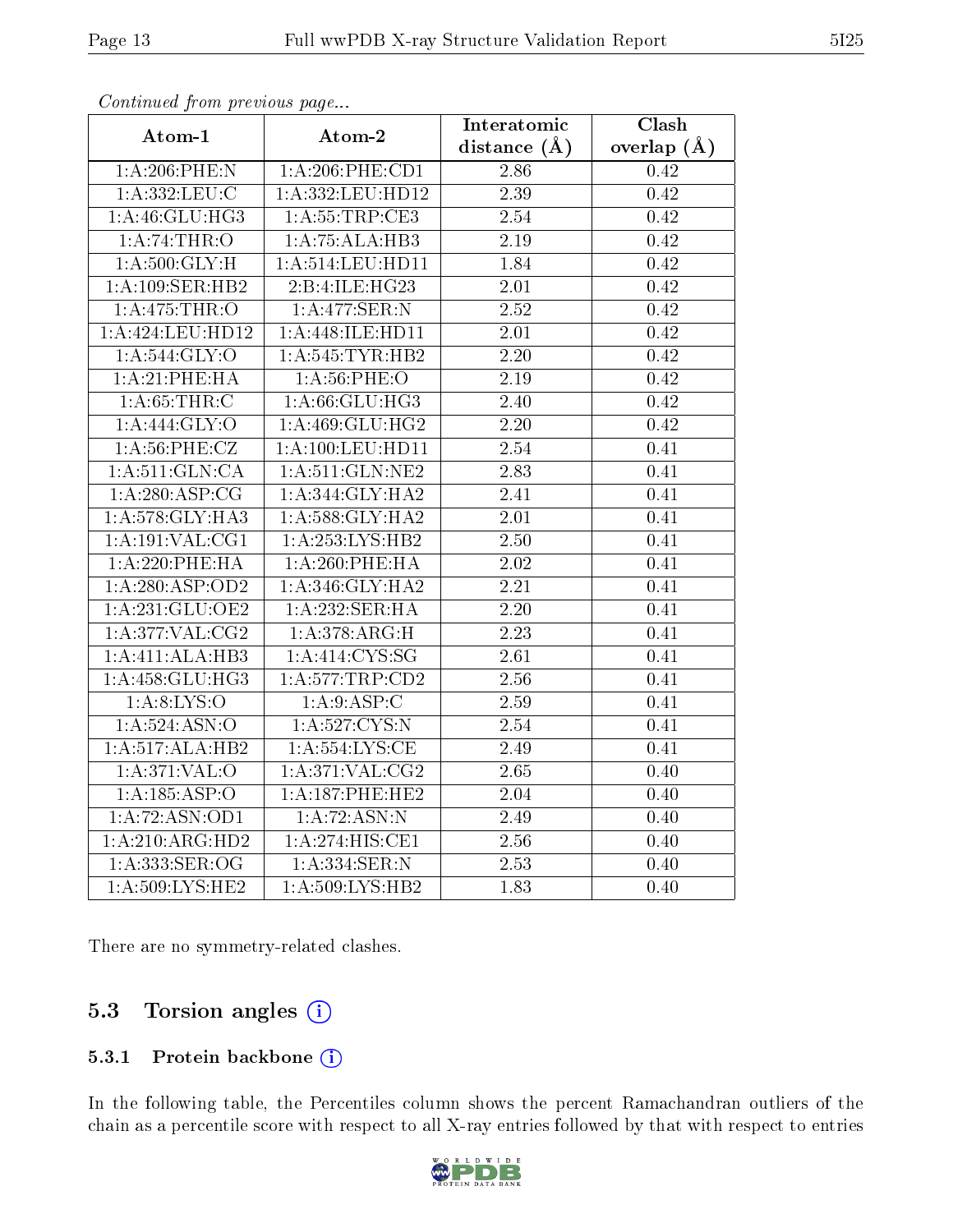of similar resolution.

The Analysed column shows the number of residues for which the backbone conformation was analysed, and the total number of residues.

| Mol | Chain | Analysed                      | Favoured    |        | Allowed   Outliers | Percentiles                  |
|-----|-------|-------------------------------|-------------|--------|--------------------|------------------------------|
|     |       | $590/607(97\%)$   567 (96\%)  |             | 22(4%) | $1(0\%)$           | 75<br> 47                    |
|     | B     | $6/8$ (75\%)                  | 6 $(100\%)$ |        |                    | $\mid$ 100 $\mid$ 100 $\mid$ |
| All | All   | $596/615$ (97\%)   573 (96\%) |             | 22(4%) | $1(0\%)$           | 75<br>47                     |

All (1) Ramachandran outliers are listed below:

| Mor | Chain. | $\perp$ Res | vpe |
|-----|--------|-------------|-----|
|     |        |             |     |

#### 5.3.2 Protein sidechains (i)

In the following table, the Percentiles column shows the percent sidechain outliers of the chain as a percentile score with respect to all X-ray entries followed by that with respect to entries of similar resolution.

The Analysed column shows the number of residues for which the sidechain conformation was analysed, and the total number of residues.

| Mol | Chain | Analysed        | Rotameric   Outliers |            | Percentiles |
|-----|-------|-----------------|----------------------|------------|-------------|
|     |       | $528/535(99\%)$ | 462 $(88%)$          | 66 $(12%)$ | 12          |
|     |       | $8/8$ (100\%)   | 5(62%)               | 3(38%)     |             |
| All | All   | $536/543(99\%)$ | 467 $(87%)$          | 69 $(13%)$ |             |

All (69) residues with a non-rotameric sidechain are listed below:

| Mol         | Chain | Res | Type       |
|-------------|-------|-----|------------|
| $\mathbf 1$ | А     | 40  | LEU        |
| 1           | А     | 42  | THR        |
| 1           | А     | 49  | SER        |
| 1           | А     | 51  | ASP        |
| 1           | А     | 57  | THR        |
| 1           | А     | 63  | SER        |
| 1           | А     | 72  | <b>ASN</b> |
| 1           | А     | 84  | <b>GLN</b> |
| 1           | А     | 89  | ILE        |
| 1           | А     | 95  | ASP        |
|             |       | 106 | ASN        |

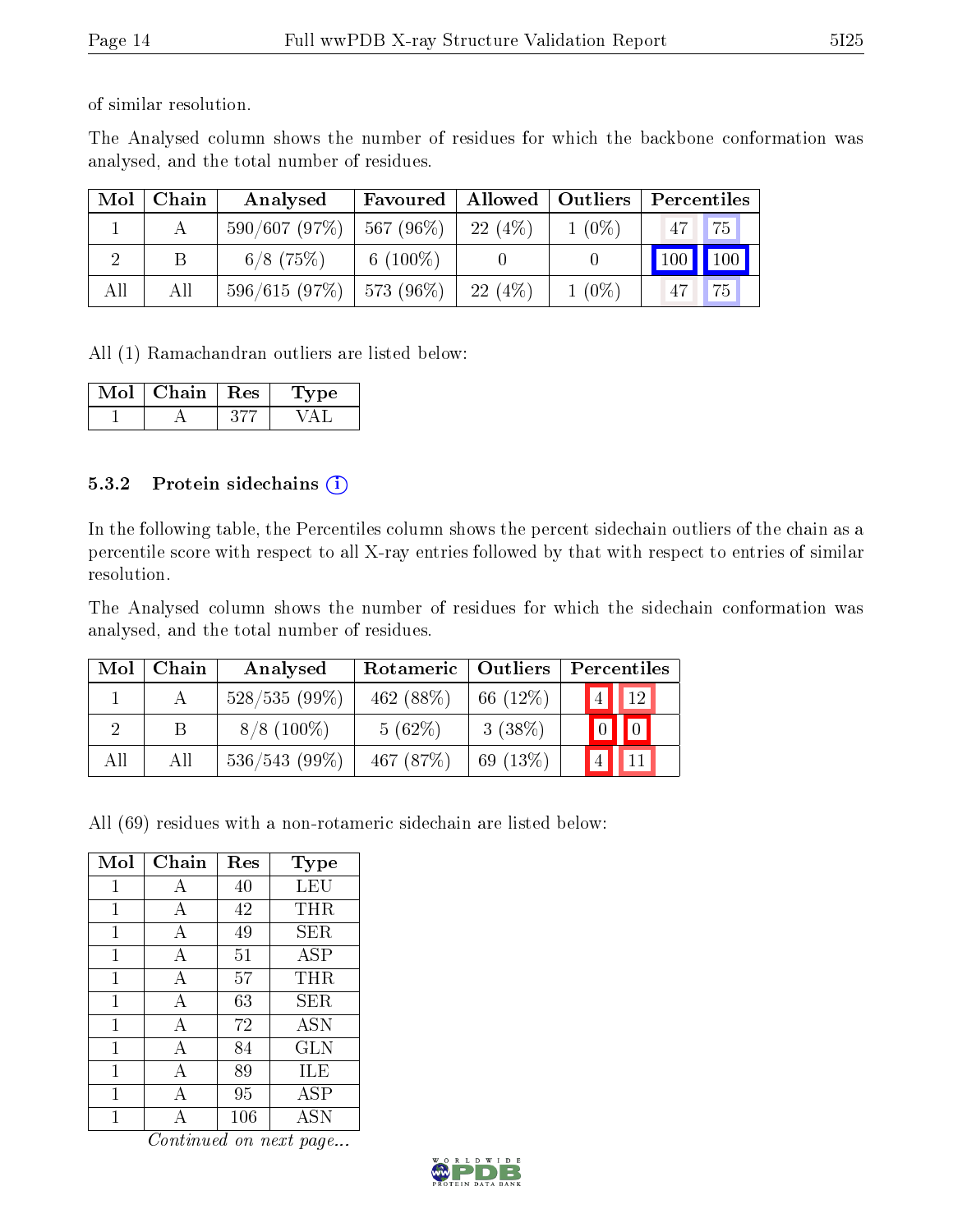| Mol            | Chain                                                                                                                                                                                                                                                                                                                                                                         | Res              | Type                     |
|----------------|-------------------------------------------------------------------------------------------------------------------------------------------------------------------------------------------------------------------------------------------------------------------------------------------------------------------------------------------------------------------------------|------------------|--------------------------|
| $\mathbf{1}$   | $\overline{A}$                                                                                                                                                                                                                                                                                                                                                                | 110              | <b>SER</b>               |
| $\mathbf{1}$   | $\overline{A}$                                                                                                                                                                                                                                                                                                                                                                | 111              | VAL                      |
| $\overline{1}$ |                                                                                                                                                                                                                                                                                                                                                                               | 140              | SER                      |
| $\mathbf{1}$   |                                                                                                                                                                                                                                                                                                                                                                               | 147              | $\overline{\text{CYS}}$  |
| $\overline{1}$ |                                                                                                                                                                                                                                                                                                                                                                               | $\overline{175}$ | $\overline{\text{CYS}}$  |
| $\mathbf{1}$   |                                                                                                                                                                                                                                                                                                                                                                               | 180              | $\overline{\text{LE}}$ U |
| $\mathbf{1}$   |                                                                                                                                                                                                                                                                                                                                                                               | $\overline{187}$ | $\overline{\text{PHE}}$  |
| $\mathbf{1}$   |                                                                                                                                                                                                                                                                                                                                                                               | 190              | <b>THR</b>               |
| $\overline{1}$ |                                                                                                                                                                                                                                                                                                                                                                               | 191              | <b>VAL</b>               |
| $\overline{1}$ |                                                                                                                                                                                                                                                                                                                                                                               | 197              | <b>ILE</b>               |
| $\mathbf{1}$   |                                                                                                                                                                                                                                                                                                                                                                               | 231              | $\overline{\text{GLU}}$  |
| $\mathbf{1}$   |                                                                                                                                                                                                                                                                                                                                                                               | 240              | $\overline{\text{LYS}}$  |
| $\overline{1}$ |                                                                                                                                                                                                                                                                                                                                                                               | 249              | <b>THR</b>               |
| $\overline{1}$ | $\frac{\overline{A}}{\overline{A}}\frac{\overline{A}}{\overline{A}}\frac{\overline{A}}{\overline{A}}\frac{\overline{A}}{\overline{A}}\frac{\overline{A}}{\overline{A}}\frac{\overline{A}}{\overline{A}}\frac{\overline{A}}{\overline{A}}\frac{\overline{A}}{\overline{A}}\frac{\overline{A}}{\overline{A}}\frac{\overline{A}}{\overline{A}}\frac{\overline{A}}{\overline{A}}$ | 250              | $\rm{ARG}$               |
| $\overline{1}$ |                                                                                                                                                                                                                                                                                                                                                                               | 254              | $\overline{\text{SER}}$  |
| $\mathbf{1}$   |                                                                                                                                                                                                                                                                                                                                                                               | 264              | <b>SER</b>               |
| $\overline{1}$ |                                                                                                                                                                                                                                                                                                                                                                               | <b>290</b>       | ILE                      |
| $\mathbf{1}$   |                                                                                                                                                                                                                                                                                                                                                                               | 315              | THR                      |
| $\overline{1}$ |                                                                                                                                                                                                                                                                                                                                                                               | 318              | $\overline{\text{GLN}}$  |
| $\overline{1}$ |                                                                                                                                                                                                                                                                                                                                                                               | 320              | $\overline{\text{SER}}$  |
| $\mathbf{1}$   |                                                                                                                                                                                                                                                                                                                                                                               | 323              | $\overline{\text{GLU}}$  |
| $\overline{1}$ |                                                                                                                                                                                                                                                                                                                                                                               | 329              | $\overline{\text{TYR}}$  |
| $\mathbf{1}$   |                                                                                                                                                                                                                                                                                                                                                                               | 331              | $\overline{\text{LYS}}$  |
| $\overline{1}$ | $\frac{\overline{A}}{\overline{A}}$                                                                                                                                                                                                                                                                                                                                           | $\overline{337}$ | $\overline{\text{SER}}$  |
| $\mathbf{1}$   |                                                                                                                                                                                                                                                                                                                                                                               | 357              | <b>LYS</b>               |
| $\mathbf{1}$   | $\frac{\overline{A}}{\overline{A}}$                                                                                                                                                                                                                                                                                                                                           | 391              | <b>SER</b>               |
| $\overline{1}$ |                                                                                                                                                                                                                                                                                                                                                                               | 423              | <b>ILE</b>               |
| $\overline{1}$ |                                                                                                                                                                                                                                                                                                                                                                               | 426              | VAL                      |
| $\overline{1}$ | $\overline{A}$                                                                                                                                                                                                                                                                                                                                                                | $\overline{439}$ | $\overline{\text{ASP}}$  |
| $\mathbf 1$    | А                                                                                                                                                                                                                                                                                                                                                                             | 441              | $\overline{\text{SER}}$  |
| $\mathbf{1}$   | A                                                                                                                                                                                                                                                                                                                                                                             | 450              | ILE                      |
| $\mathbf{1}$   | $\overline{A}$                                                                                                                                                                                                                                                                                                                                                                | 452              | $\overline{\text{ASP}}$  |
| $\mathbf{1}$   | $\overline{A}$                                                                                                                                                                                                                                                                                                                                                                | 461              | <b>TYR</b>               |
| $\overline{1}$ | $\overline{A}$                                                                                                                                                                                                                                                                                                                                                                | 470              | <b>THR</b>               |
| $\mathbf 1$    | $\overline{A}$                                                                                                                                                                                                                                                                                                                                                                | 472              | <b>VAL</b>               |
| $\mathbf 1$    | $\overline{A}$                                                                                                                                                                                                                                                                                                                                                                | 485              | $\overline{\text{SER}}$  |
| $\mathbf{1}$   | A                                                                                                                                                                                                                                                                                                                                                                             | 490              | <b>ASN</b>               |
| $\overline{1}$ | $\overline{A}$                                                                                                                                                                                                                                                                                                                                                                | 504              | $\overline{\rm{ARG}}$    |
| $\mathbf 1$    | $\overline{A}$                                                                                                                                                                                                                                                                                                                                                                | 506              | $\overline{\text{LEU}}$  |
| $\mathbf{1}$   | $\boldsymbol{A}$                                                                                                                                                                                                                                                                                                                                                              | 509              | <b>LYS</b>               |
| $\mathbf{1}$   | $\overline{A}$                                                                                                                                                                                                                                                                                                                                                                | 510              | <b>ILE</b>               |
| $\mathbf{1}$   | $\boldsymbol{A}$                                                                                                                                                                                                                                                                                                                                                              | 511              | $\overline{\text{GLN}}$  |

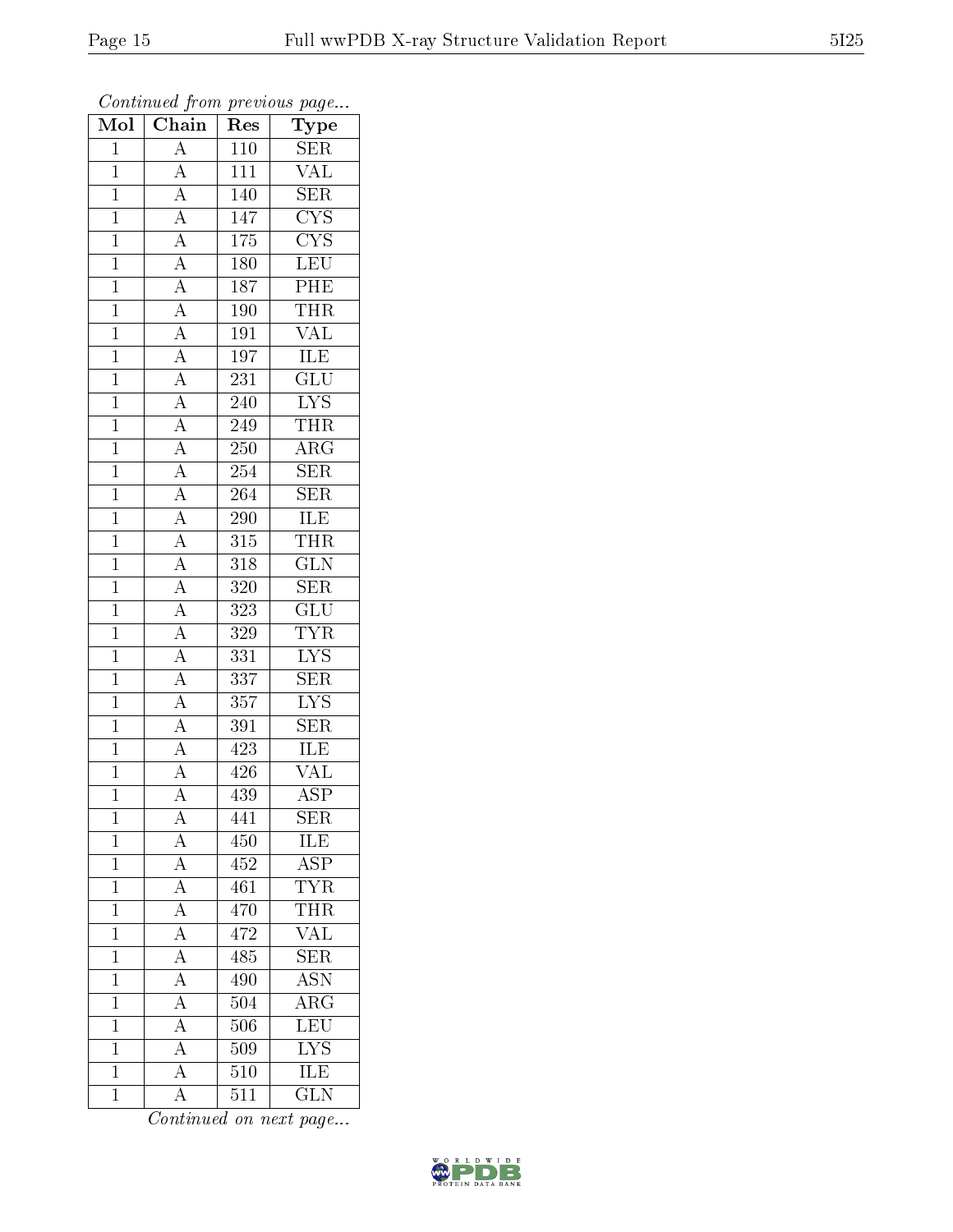| Mol            | Chain              | Res            | Type                       |
|----------------|--------------------|----------------|----------------------------|
| $\mathbf{1}$   | $\boldsymbol{A}$   | 522            | <b>VAL</b>                 |
| $\mathbf{1}$   | $\overline{\rm A}$ | 523            | <b>THR</b>                 |
| $\mathbf{1}$   | $\overline{A}$     | 526            | GLU                        |
| $\overline{1}$ | $\overline{\rm A}$ | 530            | $\rm{ARG}$                 |
| $\mathbf{1}$   | $\overline{A}$     | 532            | $\overline{\rm A}{\rm RG}$ |
| $\mathbf{1}$   | $\overline{A}$     | 534            | <b>HIS</b>                 |
| $\mathbf 1$    | $\overline{\rm A}$ | 541            | <b>ILE</b>                 |
| $\mathbf{1}$   | $\overline{A}$     | 545            | <b>TYR</b>                 |
| $\mathbf{1}$   | $\overline{\rm A}$ | 553            | <b>CYS</b>                 |
| $\mathbf{1}$   | $\overline{A}$     | 556            | <b>ASP</b>                 |
| $\mathbf{1}$   | $\overline{\rm A}$ | 576            | <b>SER</b>                 |
| $\mathbf{1}$   | $\overline{\rm A}$ | 594            | <b>VAL</b>                 |
| $\mathbf{1}$   | $\overline{A}$     | 598            | <b>ASP</b>                 |
| $\overline{2}$ | $\rm \overline{B}$ | $\overline{2}$ | <b>ASN</b>                 |
| $\overline{2}$ | B                  | $\overline{5}$ | <b>SER</b>                 |
| $\overline{2}$ | Β                  | $\overline{6}$ | ${\rm ASP}$                |

Some sidechains can be flipped to improve hydrogen bonding and reduce clashes. All (6) such sidechains are listed below:

| Mol | Chain | Res | <b>Type</b> |
|-----|-------|-----|-------------|
|     |       | 143 | <b>HIS</b>  |
|     |       | 189 | <b>ASN</b>  |
|     |       | 318 | <b>GLN</b>  |
|     |       | 384 | <b>GLN</b>  |
|     |       | 451 | <b>HIS</b>  |
|     |       | 511 | GL N        |

#### 5.3.3 RNA (1)

There are no RNA molecules in this entry.

#### 5.4 Non-standard residues in protein, DNA, RNA chains (i)

There are no non-standard protein/DNA/RNA residues in this entry.

#### 5.5 Carbohydrates (i)

There are no monosaccharides in this entry.

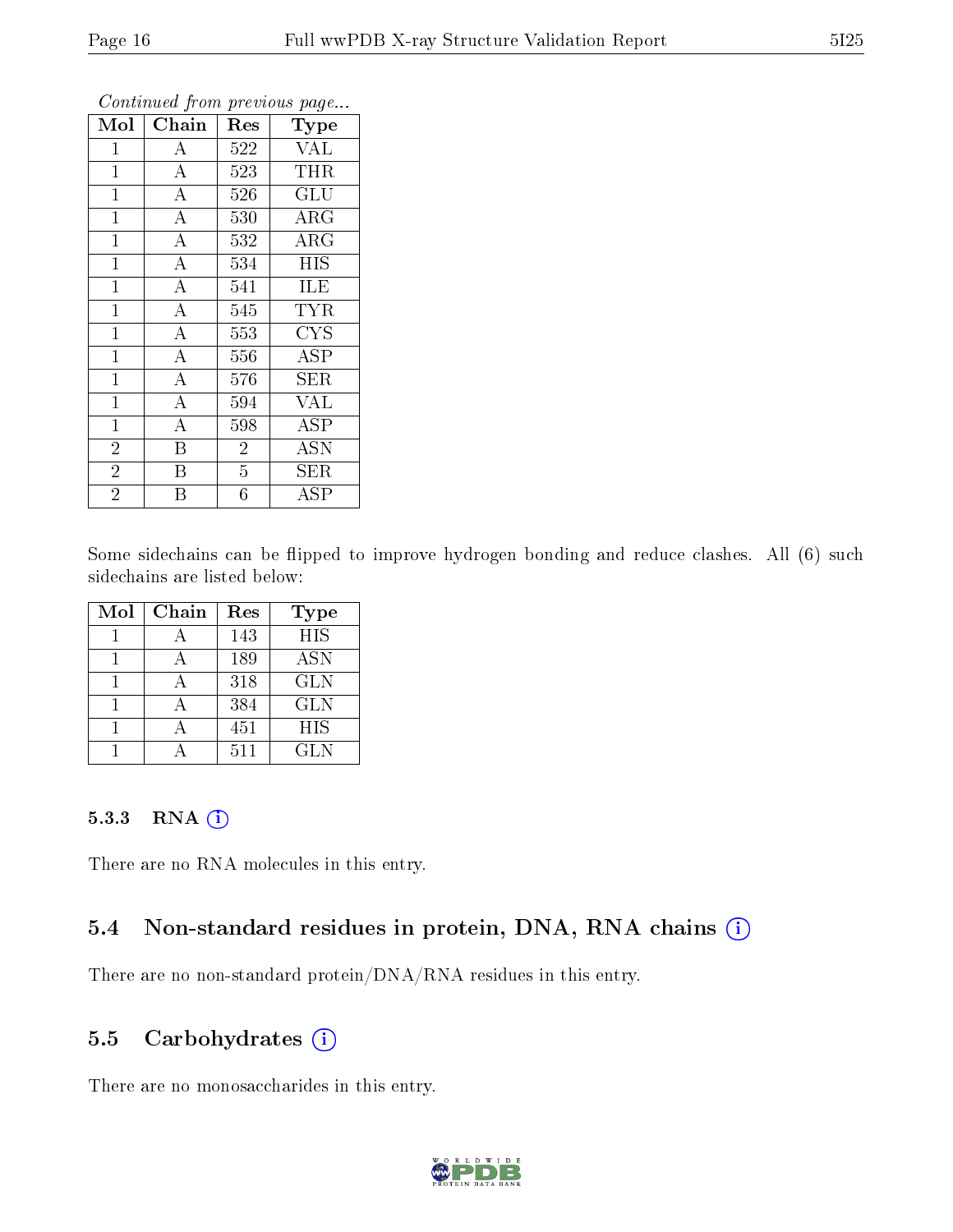### 5.6 Ligand geometry (i)

3 ligands are modelled in this entry.

In the following table, the Counts columns list the number of bonds (or angles) for which Mogul statistics could be retrieved, the number of bonds (or angles) that are observed in the model and the number of bonds (or angles) that are dened in the Chemical Component Dictionary. The Link column lists molecule types, if any, to which the group is linked. The Z score for a bond length (or angle) is the number of standard deviations the observed value is removed from the expected value. A bond length (or angle) with  $|Z| > 2$  is considered an outlier worth inspection. RMSZ is the root-mean-square of all Z scores of the bond lengths (or angles).

| Mol<br>$\overline{\phantom{a}}$ Chain $\overline{\phantom{a}}$ |           |  | Link       | Bond lengths |            |             | Bond angles |            |      |             |
|----------------------------------------------------------------|-----------|--|------------|--------------|------------|-------------|-------------|------------|------|-------------|
|                                                                | Type      |  | $\mid$ Res |              | Counts     | <b>RMSZ</b> | # $ Z  > 2$ | Counts     | RMSZ | # $ Z  > 2$ |
| Ð                                                              | $\rm NAG$ |  | 903        |              | 14, 14, 15 | 0.51        |             | 17,19,21   | 0.65 |             |
| Ð                                                              | $\rm NAG$ |  | 901        |              | 14, 14, 15 | 0.57        |             | 17.19.21   | 0.98 |             |
|                                                                | NAG       |  | 902        |              | 14,14,15   | 0.81        |             | 17, 19, 21 | 1.87 | 6(35%)      |

In the following table, the Chirals column lists the number of chiral outliers, the number of chiral centers analysed, the number of these observed in the model and the number defined in the Chemical Component Dictionary. Similar counts are reported in the Torsion and Rings columns. '-' means no outliers of that kind were identified.

| Mol |            |     |                | Type   Chain   Res   Link   Chirals | <b>Torsions</b>                       | Rings |
|-----|------------|-----|----------------|-------------------------------------|---------------------------------------|-------|
|     | <b>NAG</b> | 903 | $\sim$         |                                     | $3/6/23/26$   $0/1/1/1$               |       |
|     | <b>NAG</b> | 901 | $\sim$         |                                     | $1/6/23/26$   $0/1/1/1$               |       |
|     | <b>NAG</b> | 902 | $\blacksquare$ |                                     | $\frac{5}{6}/\frac{23}{26}$   0/1/1/1 |       |

There are no bond length outliers.

All (6) bond angle outliers are listed below:

| Mol | Chain | Res | Type       | Atoms      | Z       | Observed $(°)$ | Ideal $(°)$ |
|-----|-------|-----|------------|------------|---------|----------------|-------------|
| 3   |       | 902 | <b>NAG</b> | $C1-O5-C5$ | 3.13    | 116.44         | 112.19      |
| 3   |       | 902 | <b>NAG</b> | $C2-N2-C7$ | 3.07    | 127.28         | 122.90      |
| 3   |       | 902 | NAG        | $O5-C1-C2$ | 2.69    | 115.54         | 111.29      |
| 3   |       | 902 | NAG        | $O3-C3-C2$ | 2.24    | 114.09         | 109.47      |
| 3   |       | 902 | <b>NAG</b> | O7-C7-C8   | $-2.20$ | 117.97         | 122.06      |
| 3   |       | 902 | NAG        | $O5-C5-C6$ | 2.13    | 110.54         | 107.20      |

There are no chirality outliers.

All (9) torsion outliers are listed below:

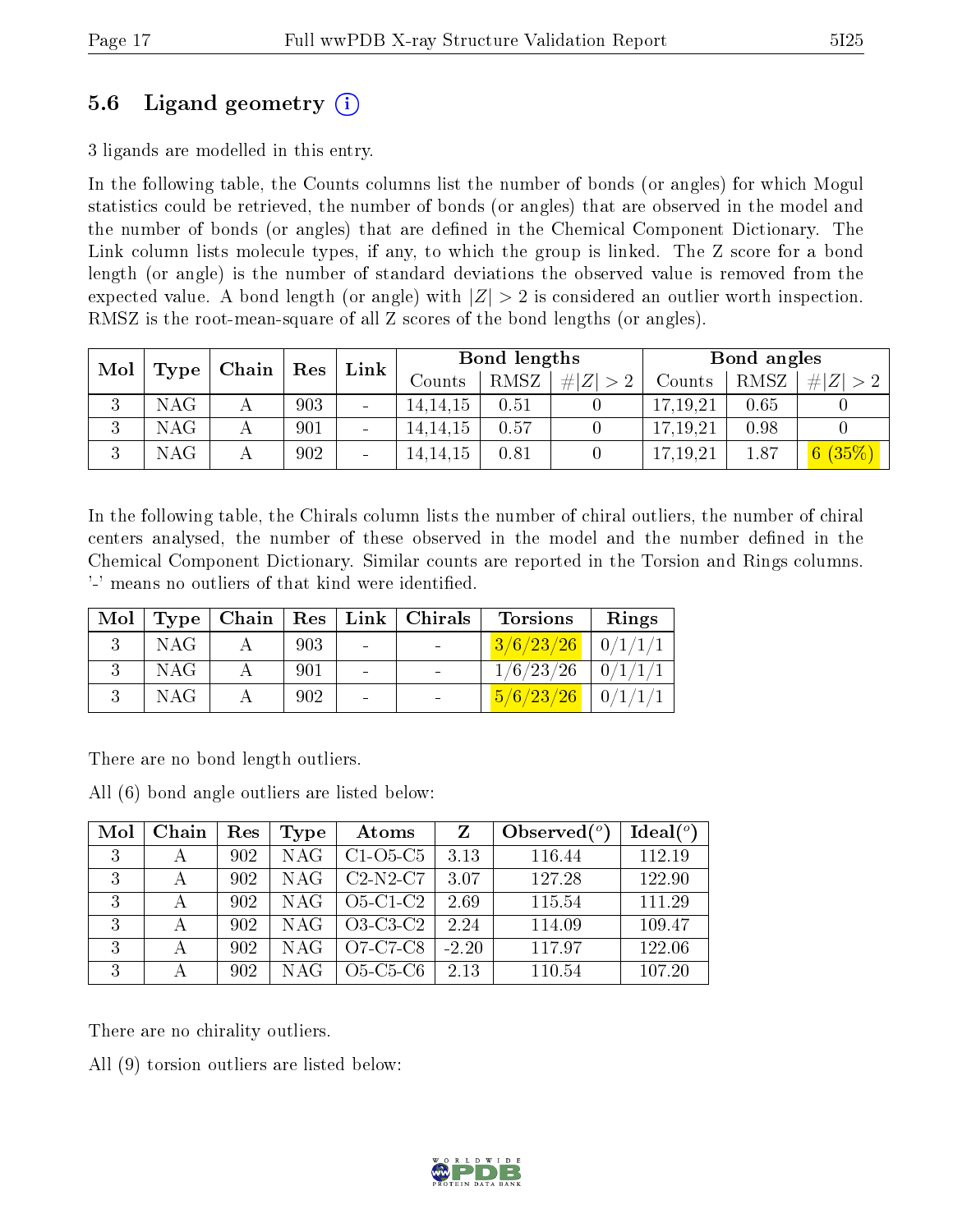| Mol | Chain | Res | Type       | Atoms                    |
|-----|-------|-----|------------|--------------------------|
| 3   | А     | 903 | <b>NAG</b> | $O7-C7-N2-C2$            |
| 3   | A     | 902 | <b>NAG</b> | $C8-C7-N2-C2$            |
| 3   | A     | 902 | <b>NAG</b> | O7-C7-N2-C2              |
| 3   | A     | 903 | <b>NAG</b> | $C8-\overline{C7-N2-C2}$ |
| 3   | A     | 902 | <b>NAG</b> | O5-C5-C6-O6              |
| 3   | A     | 902 | <b>NAG</b> | $C4-C5-C6-O6$            |
| 3   | A     | 902 | <b>NAG</b> | $C1-C2-N2-C7$            |
| 3   | A     | 901 | <b>NAG</b> | O5-C5-C6-O6              |
| 3   |       | 903 | <b>NAG</b> | O5-C5-C6-O6              |

There are no ring outliers.

3 monomers are involved in 3 short contacts:

|  |     |       | $\text{Mol}$   Chain   Res   Type   Clashes   Symm-Clashes |
|--|-----|-------|------------------------------------------------------------|
|  | 903 | NAG   |                                                            |
|  |     | NAG   |                                                            |
|  | 909 | N A C |                                                            |

### 5.7 [O](https://www.wwpdb.org/validation/2017/XrayValidationReportHelp#nonstandard_residues_and_ligands)ther polymers (i)

There are no such residues in this entry.

### 5.8 Polymer linkage issues (i)

There are no chain breaks in this entry.

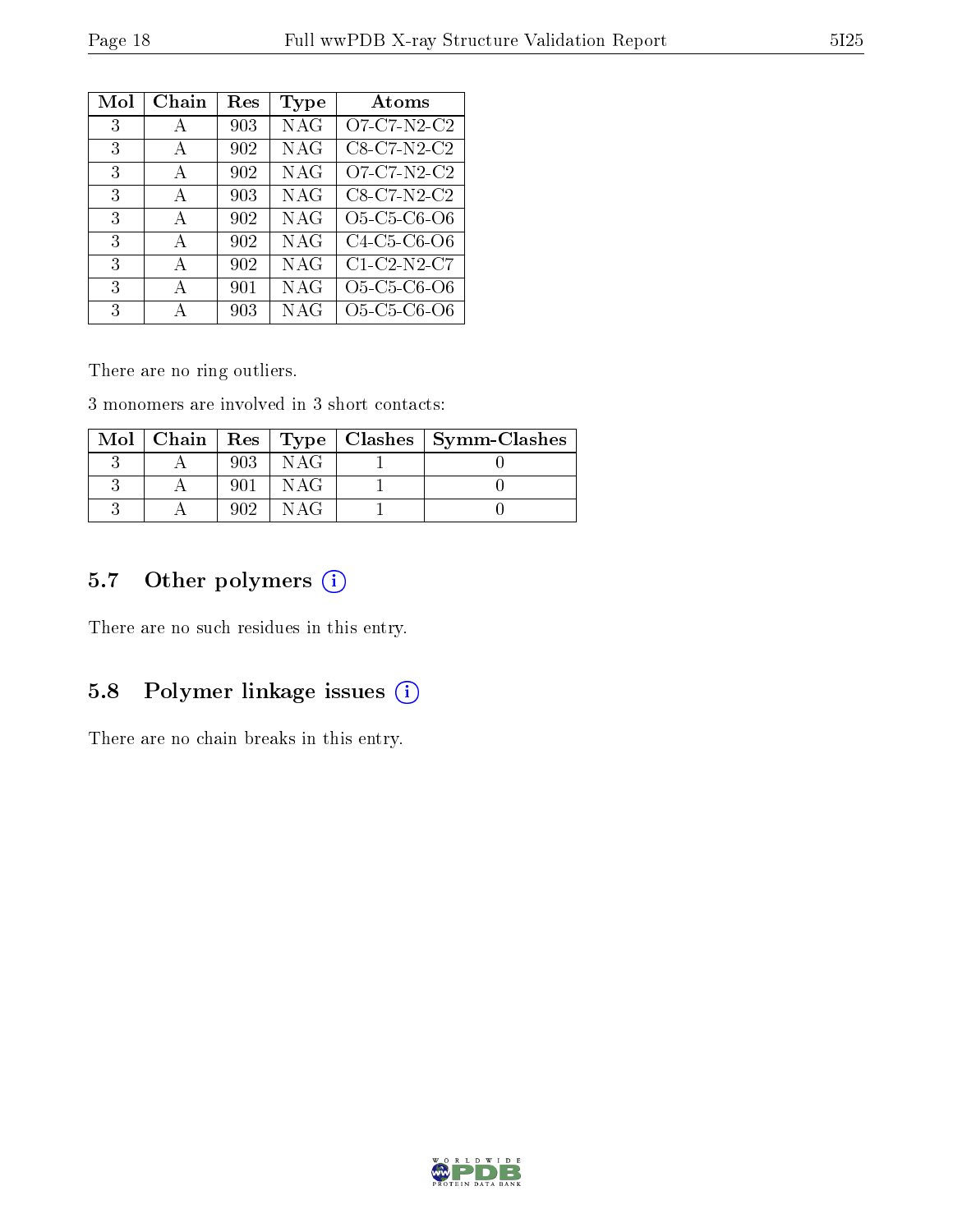# 6 Fit of model and data  $(i)$

### 6.1 Protein, DNA and RNA chains  $(i)$

In the following table, the column labelled  $#RSRZ> 2'$  contains the number (and percentage) of RSRZ outliers, followed by percent RSRZ outliers for the chain as percentile scores relative to all X-ray entries and entries of similar resolution. The OWAB column contains the minimum, median,  $95<sup>th</sup>$  percentile and maximum values of the occupancy-weighted average B-factor per residue. The column labelled ' $Q< 0.9$ ' lists the number of (and percentage) of residues with an average occupancy less than 0.9.

| Mol | Chain | Analysed      | ${ <\hspace{-1.5pt}{\mathrm{RSRZ}} \hspace{-1.5pt}>}$ | $\#\text{RSRZ}\text{>2}$ | $OWAB(A^2)$       | $\rm Q\textcolor{black}{<}0.9$ |
|-----|-------|---------------|-------------------------------------------------------|--------------------------|-------------------|--------------------------------|
|     |       | 596/607(98%)  | 0.24                                                  | 25<br>32(5%)<br>21       | 38, 70, 112, 145  |                                |
|     |       | $8/8$ (100\%) | 1.66                                                  | $3(37%)$ 0 0             | 89, 100, 119, 127 |                                |
| All | Αll   | 604/615(98%)  | 0.26                                                  | 35(5%)<br>23<br>18       | 38, 70, 112, 145  |                                |

All (35) RSRZ outliers are listed below:

| Mol            | Chain                   | Res              | Type                                | $_{\rm RSRZ}$    |
|----------------|-------------------------|------------------|-------------------------------------|------------------|
| $\mathbf{1}$   | $\overline{\rm A}$      | 320              | <b>SER</b>                          | 6.7              |
| $\overline{2}$ | $\overline{B}$          | $\bar{2}$        | <b>ASN</b>                          | 6.2              |
| $\overline{1}$ | $\overline{A}$          | 321              | $\overline{\text{CYS}}$             | 5.8              |
| $\mathbf{1}$   | $\overline{\rm A}$      | 319              | <b>ALA</b>                          | 5.3              |
| $\overline{1}$ | $\overline{\rm A}$      | 369              | $\overline{\rm{ARG}}$               | 4.9              |
| $\overline{1}$ | $\overline{\rm A}$      | 318              | $\overline{\text{GLN}}$             | $4.\overline{6}$ |
| $\overline{1}$ | $\overline{A}$          | $\mathbf{1}$     | <b>GLU</b>                          | 4.4              |
| $\overline{1}$ | $\overline{A}$          | 324              | <b>GLY</b>                          | 4.4              |
| $\overline{1}$ | $\overline{\rm A}$      | 317              | $\widehat{\text{ALA}}$              | 4.3              |
| $\overline{1}$ | $\overline{\rm A}$      | 374              | <b>THR</b>                          | 4.3              |
| $\overline{1}$ | $\overline{\rm A}$      | 372              | <b>GLY</b>                          | 4.3              |
| $\overline{1}$ | $\overline{A}$          | 322              | $\overline{\mathrm{ASN}}$           | $\overline{4.2}$ |
| $\overline{1}$ | $\overline{A}$          | 375              | $\overline{\rm ALA}$                | $\overline{3.9}$ |
| $\overline{1}$ | $\overline{\rm A}$      | 370              | ILE                                 | 3.6              |
| $\overline{1}$ | $\overline{A}$          | 581              | $\overline{\mathrm{C} \mathrm{YS}}$ | $\overline{3.3}$ |
| $\overline{2}$ | $\overline{\mathrm{B}}$ | $\overline{3}$   | $\overline{\text{PRO}}$             | $\overline{3.3}$ |
| $\overline{1}$ | $\overline{\rm A}$      | $\overline{75}$  | $\overline{\rm ALA}$                | $\overline{3.2}$ |
| $\overline{1}$ | $\overline{\rm A}$      | 251              | ILE                                 | $\overline{3.0}$ |
| $\overline{1}$ | $\overline{\rm A}$      | $\overline{325}$ | $\overline{\text{LYS}}$             | $3.0\,$          |
| $\overline{1}$ | $\overline{\rm A}$      | $\overline{3}$   | $\overline{\text{VAL}}$             | $3.0\,$          |
| $\overline{1}$ | $\overline{\rm A}$      | 534              | <b>HIS</b>                          | $\overline{3}.0$ |
| $\overline{1}$ | $\overline{A}$          | 580              | <b>GLY</b>                          | $2.8\,$          |
| $\overline{1}$ | $\overline{A}$          | 582              | <b>ALA</b>                          | 2.6              |
| $\mathbf{1}$   | $\overline{\rm A}$      | 323              | $\overline{\text{GLU}}$             | 2.5              |